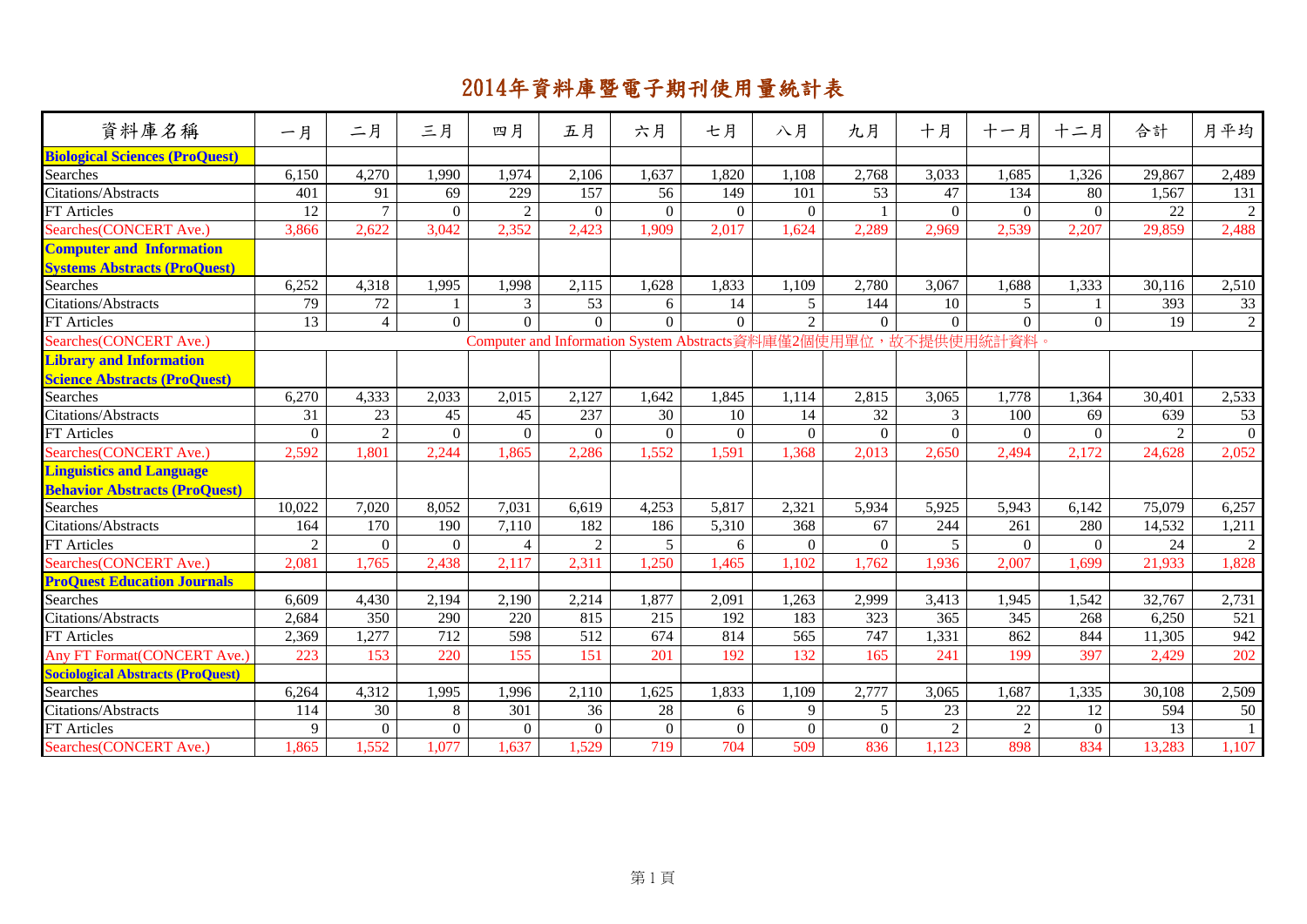| 資料庫名稱                           | 一月      | 二月      | 三月        | 四月      | 五月               | 六月      | 七月      | 八月      | 九月              | 十月        | 十一月       | 十二月              | 合計         | 月平均              |
|---------------------------------|---------|---------|-----------|---------|------------------|---------|---------|---------|-----------------|-----------|-----------|------------------|------------|------------------|
| <b>EBSCOhost</b>                |         |         |           |         |                  |         |         |         |                 |           |           |                  |            |                  |
| Searches                        | 784,243 | 542,639 | 1,187,973 | 994,650 | 992,498          | 617,923 | 860,273 | 488,358 | 1,201,618       | 1,185,829 | 1,292,017 | 1,592,969        | 11,740,990 | 978,416          |
| Sessions                        | 6,822   | 5,391   | 9,571     | 8,308   | 10,356           | 6,979   | 7,186   | 8,350   | 10,187          | 25,663    | 10,229    | 10,932           | 119,974    | 9,998            |
| Abstracts                       | 9,152   | 6,003   | 11,575    | 15,047  | 16,550           | 11,495  | 7,949   | 8,119   | 10,313          | 12,629    | 13,875    | 14,898           | 137,605    | 11,467           |
| <b>Total Full Text</b>          | 6,854   | 6,460   | 8,129     | 7,032   | 7,835            | 5,952   | 6,203   | 6,156   | 7,617           | 8,746     | 8,690     | 8,469            | 88,143     | 7,345            |
| <b>ASP (EBSCO)</b>              |         |         |           |         |                  |         |         |         |                 |           |           |                  |            |                  |
| Searches                        | 9,505   | 7,199   | 14,145    | 13,161  | 12,124           | 8,285   | 9,802   | 5,899   | 11,793          | 13,787    | 13,600    | 15,325           | 134,625    | 11,219           |
| Sessions                        | 2,562   | 2,054   | 4,009     | 3,390   | 3,611            | 2,667   | 2,637   | 2,085   | 4,385           | 4,583     | 4,770     | 5,339            | 42,092     | 3,508            |
| Abstracts                       | 2,482   | 1,921   | 4,047     | 3,816   | 4,185            | 2,532   | 2,160   | 1,847   | 2,156           | 3,342     | 3,594     | 4,731            | 36,813     | 3,068            |
| <b>Total Full Text</b>          | 2,473   | 2,484   | 2,791     | 2,750   | 2,512            | 1,893   | 1,943   | 1,985   | 1,965           | 3,057     | 3,370     | 2,751            | 29,974     | 2,498            |
| Full Text(CONCERT Ave.)         | 429     | 343     | 677       | 481     | 514              | 412     | 327     | 328     | 430             | 651       | 527       | 618              | 5,737      | 478              |
| <b>Business Source Complete</b> |         |         |           |         |                  |         |         |         |                 |           |           |                  |            |                  |
| (EBSCO)                         |         |         |           |         |                  |         |         |         |                 |           |           |                  |            |                  |
| Searches                        | 8,025   | 5,388   | 11,391    | 9,797   | 9,526            | 6,377   | 7,410   | 4,202   | 9,262           | 10,552    | 10,125    | 11,830           | 103,885    | 8,657            |
| Sessions                        | 2,000   | 1,421   | 2,858     | 2,428   | 2,743            | 2,039   | 2,016   | 1,638   | 3,596           | 3,578     | 3,658     | 4,430            | 32,405     | 2,700            |
| Abstracts                       | 1,467   | 556     | 1,027     | 3,535   | 1,432            | 1,132   | 594     | 914     | 813             | 1,456     | 1,201     | 978              | 15,105     | 1,259            |
| <b>Total Full Text</b>          | 1,209   | 778     | 1,242     | 1,056   | 1,162            | 882     | 804     | 1,034   | 1,103           | 1,530     | 1,245     | 1,216            | 13,261     | 1,105            |
| Full Text(CONCERT Ave.)         | 865     | 672     | 1,121     | 824     | 841              | 617     | 579     | 573     | 754             | 1,247     | 975       | 1,175            | 10,243     | 854              |
| <b>CMMC (EBSCO)</b>             |         |         |           |         |                  |         |         |         |                 |           |           |                  |            |                  |
| Searches                        | 7,552   | 5,256   | 11,040    | 9,715   | 9,375            | 6,179   | 6,974   | 4,018   | 9,035           | 10,196    | 10,405    | 11,852           | 101,597    | 8,466            |
| Sessions                        | 1,792   | 1,302   | 2,685     | 2,217   | 2,517            | 1,863   | 1,870   | 1,512   | 3,421           | 3,373     | 3,592     | 4,200            | 30,344     | 2,529            |
| Abstracts                       | 234     | 165     | 477       | 368     | 1,237            | 1,070   | 182     | 144     | 195             | 1,461     | 411       | 605              | 6,549      | 546              |
| <b>Total Full Text</b>          | 312     | 269     | 403       | 359     | 420              | 281     | 302     | 366     | 211             | 990       | 905       | 747              | 5,565      | 464              |
| <b>Full Text(CONCERT Ave.)</b>  | 203     | 130     | 214       | 161     | 187              | 132     | 96      | 102     | 150             | 235       | 200       | 230              | 2,040      | 170              |
| <b>MLA (EBSCO)</b>              |         |         |           |         |                  |         |         |         |                 |           |           |                  |            |                  |
| Searches                        | 7,597   | 5,208   | 10,876    | 9,791   | 9,468            | 6,245   | 7,012   | 3,865   | 8,888           | 9,819     | 9,959     | 11,405           | 100,133    | 8,344            |
| Sessions                        | 1,690   | 1,195   | 2,480     | 2,104   | 2,341            | 1,788   | 1,721   | 1,399   | 3,333           | 3,111     | 3,287     | 4,004            | 28,453     | 2,371            |
| Abstracts                       | 198     | 81      | 151       | 290     | 326              | 173     | 65      | 609     | 267             | 83        | 212       | 80               | 2,535      | 211              |
| Searches(CONCERT Ave.)          | 1,764   | 1,438   | 2,554     | 2,362   | 2,308            | 1,635   | 1,287   | 1,049   | 3,183           | 4,259     | 3,254     | 3,019            | 28,112     | 2,343            |
| <b>Emerald-MCB (EMX120)</b>     |         |         |           |         |                  |         |         |         |                 |           |           |                  |            |                  |
| Searches                        | 1,400   | 881     | 1,170     | 1,224   | 1,245            | 988     | N/A     | 131     | 483             | 344       | 360       | $\overline{206}$ | 8,432      | 703              |
| Sessions                        | 3,185   | 2,111   | 2,923     | 2,998   | 3,141            | 2,537   | N/A     | N/A     | N/A             | N/A       | N/A       | $\rm N/A$        | 16,895     | 2,816            |
| <b>ToCs</b>                     | 119     | 64      | 84        | 102     | 81               | 79      | N/A     | 50      | 81              | 82        | 75        | 80               | 897        | 75               |
| Abstracts                       | 204     | 163     | 196       | 232     | $\overline{212}$ | 104     | N/A     | 6       | $\overline{42}$ | 76        | 83        | 62               | 1,380      | $\overline{115}$ |
| <b>Full Text Articles</b>       | 1,019   | 264     | 505       | 504     | 698              | 515     | N/A     | 173     | 502             | 678       | 879       | 657              | 6,394      | 533              |
| Full Text(CONCERT Ave.)         | 463     | 290     | 643       | 525     | 510              | 489     | 1,061   | 452     | 408             | 588       | 691       | 782              | 6,902      | 575              |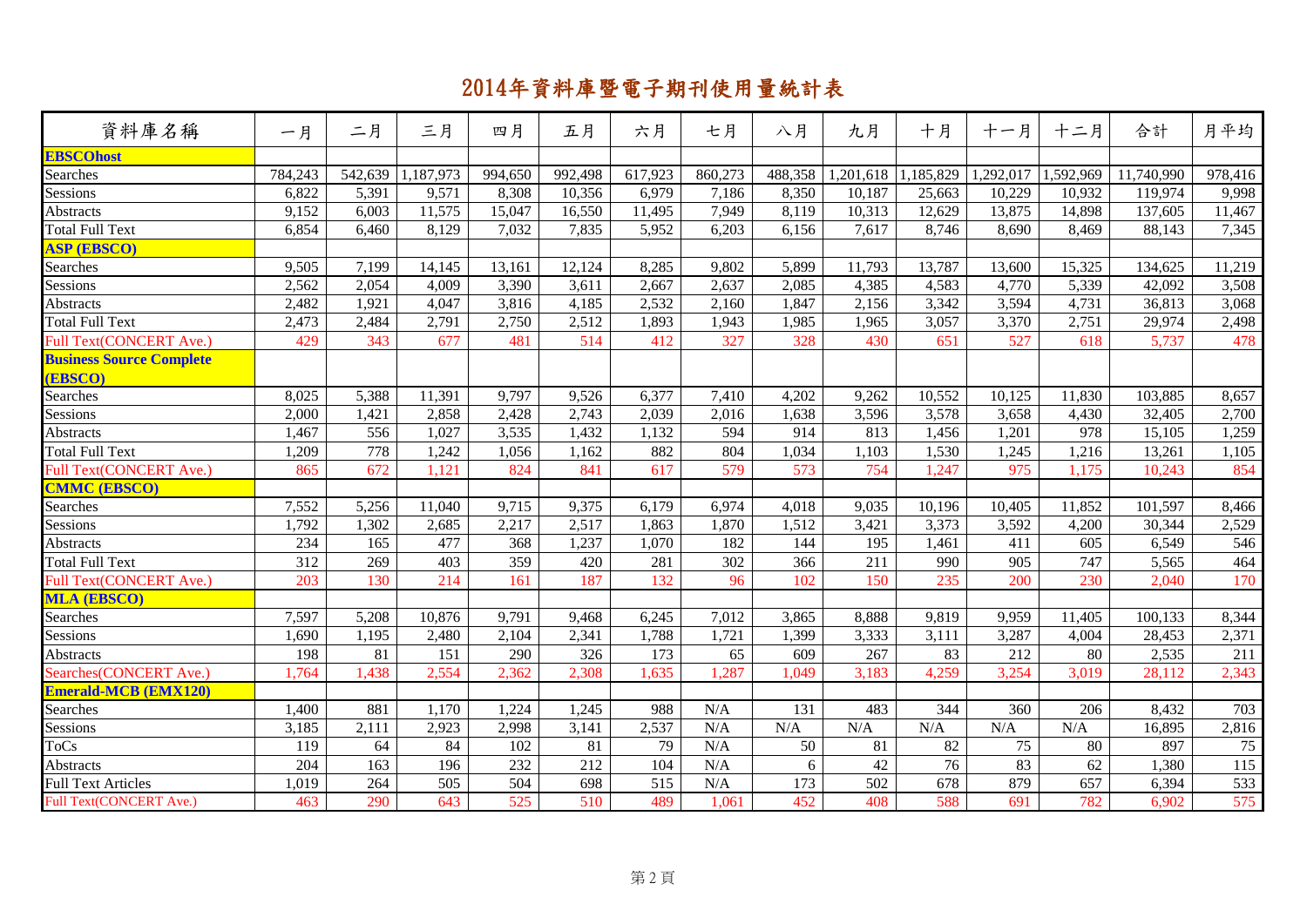| 資料庫名稱                                       | 一月     | 二月              | 三月              | 四月              | 五月     | 六月     | 七月              | 八月              | 九月              | 十月               | 十一月             | 十二月    | 合計      | 月平均    |
|---------------------------------------------|--------|-----------------|-----------------|-----------------|--------|--------|-----------------|-----------------|-----------------|------------------|-----------------|--------|---------|--------|
| <b>IEL</b>                                  |        |                 |                 |                 |        |        |                 |                 |                 |                  |                 |        |         |        |
| Searches                                    | 2,658  | 2,073           | 2,659           | 2,608           | 2,627  | 2,479  | 1,908           | 2,305           | 2,378           | 2,476            | 2,582           | 3,461  | 30,214  | 2,518  |
| <b>Abstracts</b>                            | 793    | 748             | 954             | 755             | 911    | 720    | 771             | 692             | 848             | 801              | 808             | 985    | 9,786   | 816    |
| <b>Article Requests</b>                     | 2,741  | 2,367           | 3,043           | 2,343           | 2,817  | 2,543  | 2,386           | 2,417           | 2,634           | 2,411            | 2,521           | 3,609  | 31,832  | 2,653  |
| Page Views                                  | 13,938 | 11,687          | 16,009          | 14,093          | 15,372 | 13,555 | 12,144          | 13,912          | 14,411          | 14,441           | 14,787          | 20,835 | 175,184 | 14,599 |
| Visits                                      | 1,856  | 1,638           | 2,322           | 1,956           | 2,056  | 1,726  | 1,687           | 1,582           | 2,044           | 2,127            | 2,112           | 2,653  | 23,759  | 1,980  |
| <b>Full Text(CONCERT Ave.)</b>              | 6,171  | 5,237           | 7,673           | 7,014           | 7,760  | 7,154  | 6,602           | 6,240           | 5,845           | 7,159            | 8,157           | 8,817  | 83,829  | 6,986  |
| <b>JCR</b>                                  |        |                 |                 |                 |        |        |                 |                 |                 |                  |                 |        |         |        |
| Sessions                                    | 1,910  | 1,541           | 2,006           | 2,055           | 2,309  | 1,883  | 2,190           | 1,730           | 2,146           | 2,687            | 1,930           | 1,778  | 24,165  | 2,014  |
| Queries                                     | 2,004  | 2,079           | 2,416           | 2,246           | 3,426  | 2,257  | 2,319           | 2,134           | 2,594           | 3,759            | 2,454           | 2,540  | 30,228  | 2,519  |
| Queries(CONCERT Ave.) - Science             | 698    | 726             | 959             | 872             | 838    | 701    | 918             | 978             | 941             | 963              | 765             | 1,115  | 10,474  | 873    |
| Queries (CONCERT Ave.) - Social Sc          | 117    | 136             | 207             | 170             | 175    | 121    | 143             | 176             | 190             | 217              | 168             | 181    | 2,001   | 167    |
| <b>JSTOR</b>                                |        |                 |                 |                 |        |        |                 |                 |                 |                  |                 |        |         |        |
| Searches                                    | 2,570  | 1,500           | 1,904           | 1,383           | 2,062  | 1,967  | 2,104           | 1,358           | 2,289           | 3,550            | 1,337           | N/A    | 22,024  | 2,002  |
| Sessions                                    | 3,802  | 4,741           | 5,418           | 3,168           | 2,985  | 2,715  | 2,605           | 1,954           | 2,759           | 3,742            | 3,412           | 3,737  | 41,038  | 3,420  |
| Full Text                                   | 3,551  | 2,564           | 2,881           | 2,945           | 3,537  | 2,494  | 3,027           | 1,638           | 2,186           | 3,583            | 3,307           | 3,797  | 35,510  | 2,959  |
| Full-Text Page HTML(CONCERT Ave.)           | 812    | 506             | 863             | 875             | 886    | 835    | 530             | 455             | 581             | 1,078            | 964             | 1,031  | 9,416   | 785    |
| <b>Nature Journals Online (Nature</b>       |        |                 |                 |                 |        |        |                 |                 |                 |                  |                 |        |         |        |
| Only)                                       |        |                 |                 |                 |        |        |                 |                 |                 |                  |                 |        |         |        |
| Searches                                    | 234    | 300             | 347             | 223             | 332    | 146    | 71              | 244             | 198             | 56               | 23              | 14     | 2,188   | 182    |
| <b>ToCs</b>                                 | 14     | $\overline{28}$ | 9               | $\overline{22}$ | 16     | 13     | $\overline{37}$ | $\overline{71}$ | $\overline{35}$ | $\overline{15}$  | 12              | 13     | 285     | 24     |
| Abstracts                                   | 48     | 22              | $\overline{37}$ | 39              | 102    | 43     | 25              | 19              | 33              | $\overline{59}$  | $\overline{93}$ | 53     | 573     | 48     |
| <b>Full Text Total Requests</b>             | 296    | 397             | 410             | 389             | 660    | 396    | 347             | 645             | 502             | 754              | 546             | 639    | 5,981   | 498    |
| <b>Nature Materials Full Text</b>           | 40     | 84              | 698             | 71              | 110    | 60     | 54              | 98              | 69              | 103              | 91              | 81     | 1,559   | 130    |
| Full Text Total Requests(CONCERT Ave        | 643    | 764             | 874             | 793             | 828    | 674    | 682             | 632             | 801             | 959              | 856             | 942    | 9,448   | 787    |
| <b>Naxos Music Library</b>                  |        |                 |                 |                 |        |        |                 |                 |                 |                  |                 |        |         |        |
| <b>Total Logins</b>                         | 859    | 673             | 855             | 924             | 1,361  | 878    | 737             | 484             | 613             | 755              | 669             | 511    | 9,319   | 777    |
| Total number of tracks played               | 4,767  | 3,126           | 4,505           | 3,483           | 5,436  | 4,145  | 3,534           | 2,474           | 3,065           | 3,533            | 3,284           | 2,646  | 43,998  | 3,667  |
| <b>Total number of Turnaways</b>            | 22     | 22              | 70              | 182             | 183    | 30     | 26              | 17              | 9               | 78               | 15              | 36     | 690     | 58     |
| Fotal number of tracks played(CONCERT Ave.) | 1,355  | 1,165           | 973             | 594             | 1,263  | 1,062  | 653             | 618             | 698             | 1,020            | 870             | N/A    | 10,271  | 934    |
| <b>Oxford Art Online</b>                    |        |                 |                 |                 |        |        |                 |                 |                 |                  |                 |        |         |        |
| Searches                                    | 235    | 29              | 514             | 183             | 140    | 101    | $44$            | 31              | 798             | 266              | 379             | 336    | 3,056   | 255    |
| Sessions                                    | 85     | 17              | 191             | 79              | 46     | 48     | $20\,$          | 19              | 110             | 112              | 98              | 107    | 932     | 78     |
| <b>Full Texts</b>                           | 242    | 42              | 575             | 179             | 104    | 112    | $\overline{52}$ | 47              | 695             | $\overline{221}$ | 336             | 391    | 2,996   | 250    |
| Section Requested(CONCERT Ave.)             | 61     | 13              | 93              | 122             | 42     | 43     | 31              | 因更新平台           |                 | 目前尚無法提供8-        | 12月使用統計         |        | 405     | 58     |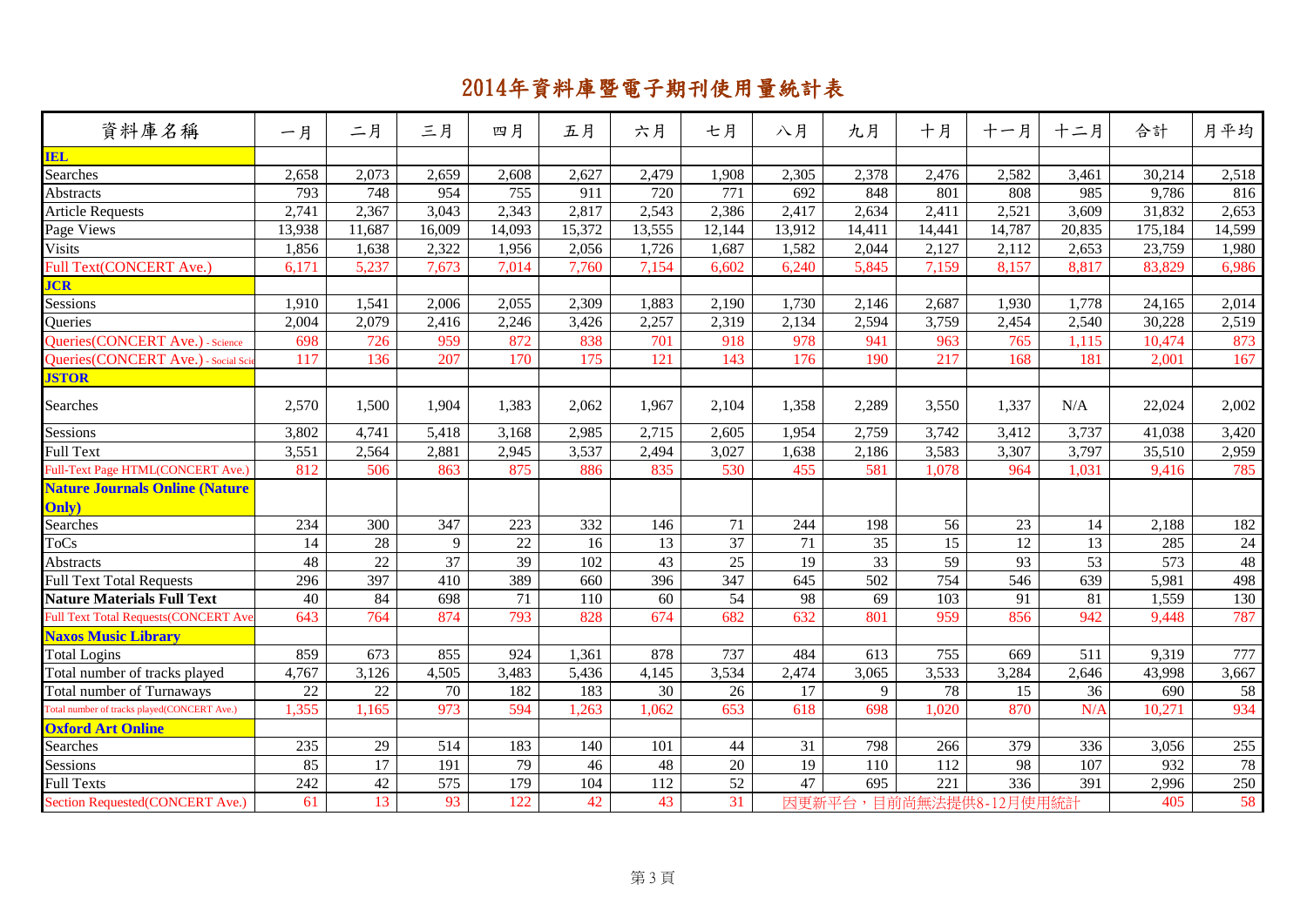| 資料庫名稱                                           | 一月     | 二月               | 三月     | 四月     | 五月     | 六月     | 七月     | 八月     | 九月     | 十月        | 十一月     | 十二月    | 合計      | 月平均    |
|-------------------------------------------------|--------|------------------|--------|--------|--------|--------|--------|--------|--------|-----------|---------|--------|---------|--------|
| <b>Oxford Journals Online</b>                   |        |                  |        |        |        |        |        |        |        |           |         |        |         |        |
| Full-Text(現刋)                                   | 924    | 1,020            | 1,015  | 1,034  | 1,293  | 835    | 922    | 856    | 773    | 1,179     | 1,117   | 1,148  | 12,116  | 1,010  |
| Full-Text(過刊)                                   | 85     | 54               | 42     | 66     | 64     | 69     | 54     | 61     | 41     | 61        | 56      | 69     | 722     | 60     |
| Full-Text(CONCERT Ave.)                         | 1,193  | 1,063            | 1,412  | 1,303  | 1,336  | 1,324  | 1,345  | 1,214  | 1,488  | 1,234     | 1,164   | 1,232  | 15,308  | 1,276  |
| <b>Oxford Music Online</b>                      |        |                  |        |        |        |        |        |        |        |           |         |        |         |        |
| Searches                                        | 622    | 563              | 1,222  | 868    | 828    | 538    | 295    | 334    | 521    | 1,426     | 1,515   | 1,074  | 9,806   | 817    |
| Sessions                                        | 258    | 221              | 444    | 347    | 337    | 254    | 137    | 158    | 329    | 602       | 366     | 334    | 3,787   | 316    |
| <b>Full Texts</b>                               | 510    | $\overline{525}$ | 1,161  | 853    | 708    | 432    | 215    | 210    | 611    | 1,538     | 2,014   | 1,627  | 10,404  | 867    |
| Section Requested(CONCERT Ave.)                 | 109    | 84               | 150    | 134    | 127    | 101    | 48     | 因更新平台  |        | 目前尚無法提供8- | 12月使用統計 |        | 753     | 108    |
| <b>RefWorks</b>                                 |        |                  |        |        |        |        |        |        |        |           |         |        |         |        |
| Visitors(使用者數)                                  | 15     | 27               | 10     | 8      | 35     | 17     | 12     | 10     | 20     | 79        | 37      | 44     | 314     | 26     |
| Visits(使用次數)                                    | 27     | 90               | 28     | 16     | 41     | 31     | 45     | 49     | 38     | 104       | 62      | 74     | 605     | 50     |
| Visitors(CONCERT Ave.)                          | 33     | 25               | 47     | 42     | 40     | 23     | 14     | 12     | 28     | 62        | 37      | 35     | 398     | 33     |
| <b>Science Online</b>                           |        |                  |        |        |        |        |        |        |        |           |         |        |         |        |
| Searches                                        | 1,007  | 802              | 1,399  | 1.130  | 1,105  | 766    | 1,049  | 718    | 1.124  | 1,702     | 924     | 621    | 12,347  | 1,029  |
| <b>ToCs</b>                                     | 62     | 42               | 68     | 44     | 62     | 42     | 34     | 68     | 43     | 33        | 45      | 42     | 585     | 49     |
| Abstracts                                       | 545    | 607              | 1,946  | 1,326  | 1,508  | 840    | 546    | 1,000  | 900    | 2,297     | 1,493   | 1,280  | 14,288  | 1,191  |
| Full Text                                       | 295    | 358              | 710    | 545    | 684    | 384    | 284    | 567    | 388    | 734       | 593     | 579    | 6.121   | 510    |
| <b>Full Text Article Requests(CONCERT Ave.)</b> | 588    | 473              | 599    | 516    | 565    | 471    | 442    | 632    | 488    | 672       | 609     | 584    | 6.639   | 553    |
| <b>ScienceDirect Online(SDOL)</b>               |        |                  |        |        |        |        |        |        |        |           |         |        |         |        |
| Searches                                        | 5,318  | 4,304            | 5,820  | 5,663  | 5,776  | 4,324  | 4,435  | 3,688  | 6,106  | 7,141     | 4,771   | 4,490  | 61,836  | 5,153  |
| Sessions                                        | 5,880  | 5,127            | 7,305  | 6,997  | 7,429  | 6,301  | 5,881  | 5,152  | 7,535  | 9,089     | 7,280   | 8,349  | 82,325  | 6,860  |
| <b>Full Text</b>                                | 14,863 | 13,014           | 19,840 | 18,539 | 21,025 | 16,300 | 15,836 | 14,644 | 20,539 | 23,570    | 21,119  | 30,619 | 229,908 | 19,159 |
| Full Text(CONCERT Ave.)                         | 9,693  | 10,294           | 13,076 | 11,863 | 11,863 | 9,871  | 12,185 | 10,162 | 11,797 | 14,190    | 12,956  | 14,661 | 142,611 | 11,884 |
| <b>Scopus</b>                                   |        |                  |        |        |        |        |        |        |        |           |         |        |         |        |
| Searches                                        | 70     | 256              | 491    | 517    | 1,117  | 639    | 610    | 449    | 575    | 1,407     | 1,307   | 861    | 8,299   | 692    |
| Sessions                                        | 59     | 126              | 211    | 204    | 323    | 224    | 236    | 167    | 214    | 513       | 449     | 518    | 3,244   | 270    |
| Searches Run(CONCERT Ave.)                      | 2,515  | 1,993            | 2,851  | 2,290  | 2,401  | 2,038  | 2,001  | 1,713  | 2,014  | 2,989     | 2,609   | 3,157  | 28,571  | 2,381  |
| <b>SpringerLink</b>                             |        |                  |        |        |        |        |        |        |        |           |         |        |         |        |
| <b>Full Text</b>                                | 3,030  | 2,306            | 3,418  | 3,224  | 3,479  | 2,802  | 4,647  | 2,622  | 2,600  | 4,227     | 3,729   | 4,788  | 40,872  | 3,406  |
| Full Text (CONCERT Ave.)                        | 5,253  | 3,902            | 6,484  | 4,508  | 5,189  | 9,435  | 4,087  | 5,370  | 4,108  | 4,834     | 4,147   | 4,674  | 61,991  | 5,166  |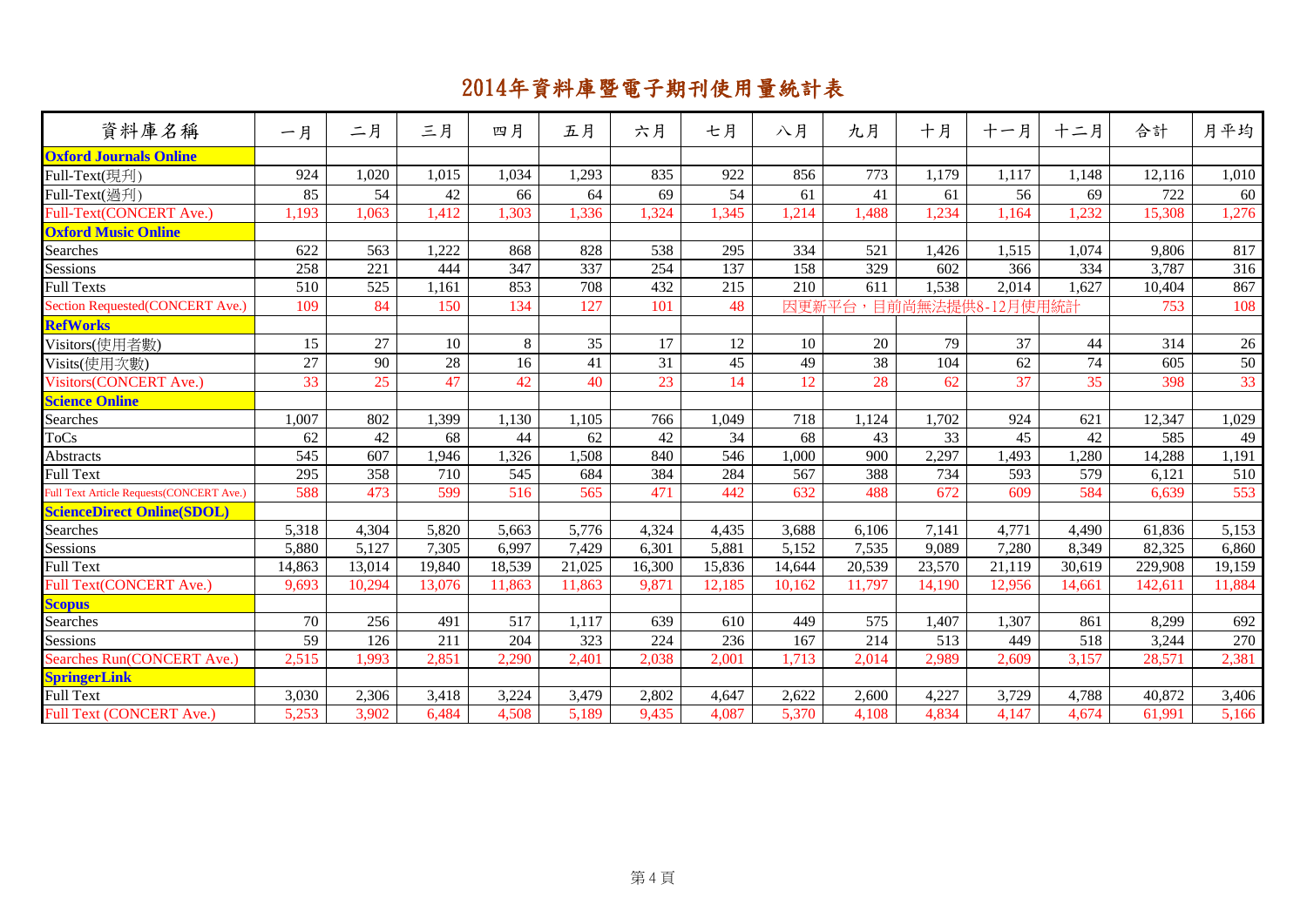| 資料庫名稱                                              | 一月      | 二月      | 三月      | 四月               | 五月      | 六月      | 七月      | 八月      | 九月      | 十月      | 十一月     | 十二月              | 合計        | 月平均     |
|----------------------------------------------------|---------|---------|---------|------------------|---------|---------|---------|---------|---------|---------|---------|------------------|-----------|---------|
| <b>Web of Science(SCIE/SSCI/AHCI)</b>              |         |         |         |                  |         |         |         |         |         |         |         |                  |           |         |
| <b>SCIE Sessions</b>                               | 2,546   | 339     | 468     | 496              | 511     | 368     | 385     | 283     | 574     | 554     | 389     | 450              | 7,363     | 614     |
| <b>SCIE Queries</b>                                | 4,419   | 1,637   | 2,820   | 5,985            | 3,744   | 2,379   | 2,211   | 1,540   | 2,528   | 2,325   | 1,799   | 2,275            | 33,662    | 2,805   |
| <b>SSCI</b> Sessions                               | 2,902   | 423     | 587     | $\overline{571}$ | 607     | 412     | 432     | 332     | 626     | 634     | 496     | $\overline{523}$ | 8,545     | 712     |
| <b>SSCI</b> Queries                                | 4,920   | 1,937   | 3,347   | 6,336            | 4,235   | 2,571   | 2,404   | 1,717   | 2,783   | 2,839   | 2,189   | 2,822            | 38,100    | 3,175   |
| <b>AHCI</b> Sessions                               | 1,960   | 334     | 457     | 465              | 470     | 346     | 377     | 283     | 570     | 544     | 385     | 430              | 6,621     | 552     |
| <b>AHCI</b> Queries                                | 3,732   | 1,501   | 2,587   | 5,869            | 3,603   | 2,231   | 2,161   | 1,514   | 2,340   | 2,201   | 1,782   | 2,194            | 31,715    | 2,643   |
| Queries(CONCERT Ave.)                              | 7,513   | 3,611   | 4,374   | 4,504            | 4,766   | 3,380   | 9,328   | 6,247   | 13,299  | 31,022  | 35,778  | 37,308           | 161,130   | 13,428  |
| <b>Wiley Online Library</b>                        |         |         |         |                  |         |         |         |         |         |         |         |                  |           |         |
| Table of Contents                                  | 2,146   | 1,781   | 2,376   | 1,823            | 1,645   | 1,941   | 1,620   | 1,846   | 2,326   | 1,829   | 1,559   | 1,711            | 22,603    | 1,884   |
| <b>Abstracts</b>                                   | 3,848   | 3,372   | 6,105   | 5,013            | 4,711   | 4,184   | 4,117   | 4,100   | 5,251   | 6,076   | 5,811   | 6,284            | 58,872    | 4,906   |
| <b>Full Text</b>                                   | 5,155   | 4,304   | 7,671   | 6,176            | 6,574   | 5,924   | 4,804   | 5,386   | 6,588   | 7,217   | 6,764   | 7,038            | 73,601    | 6,133   |
| <b>Full Text(CONCERT Ave.)</b>                     | 10,785  | 6,659   | 9,413   | 8,705            | 8,242   | 10,121  | 10,351  | 7,334   | 8,064   | 9,382   | 9,348   | 9,229            | 107,633   | 8,969   |
| 大英百科全書線上繁體中文版                                      |         |         |         |                  |         |         |         |         |         |         |         |                  |           |         |
| Document                                           | 880     | 473     | 1,078   | 1,012            | 341     | 572     | 172     | 422     | 528     | 660     | 1,089   | 858              | 8,085     | 674     |
| Document(CONCERT Ave.)                             | 483     | 395     | 504     | 452              | 486     | 473     | 359     | 409     | 537     | 730     | 587     | 551              | 5,966     | 497     |
| 天下知識庫                                              |         |         |         |                  |         |         |         |         |         |         |         |                  |           |         |
| <b>Searches</b>                                    | 3,082   | 2,298   | 1,975   | 2,124            | 2,410   | 1,324   | 1,384   | 1,147   | 2,829   | 2,854   | 5,450   | 2,854            | 29,731    | 2,478   |
| <b>Full Text</b>                                   | 999     | 807     | 637     | 433              | 486     | 300     | 918     | 338     | 967     | 973     | 851     | 973              | 8,682     | 724     |
| <b>Full Text(CONCERT Ave.)</b>                     | 422     | 360     | 540     | 470              | 487     | 292     | 299     | 248     | 345     | 462     | 325     | 418              | 4,668     | 389     |
| 中國博碩士論文全文資料庫                                       |         |         |         |                  |         |         |         |         |         |         |         |                  |           |         |
| $(KNS 3.6 + 5.0)$                                  |         |         |         |                  |         |         |         |         |         |         |         |                  |           |         |
| Searches(檢索)                                       | 6,556   | 4,547   | 6,619   | 6,521            | 6,894   | 5,361   | 5,386   | 3,220   | 6,886   | 8,172   | 5,087   | 5,548            | 70,797    | 5,900   |
| Sessions(登錄)                                       | 4,369   | 3,123   | 4,404   | 4,274            | 4,486   | 3,388   | 4,078   | 2,033   | 4,602   | 6,016   | 3,482   | 3,300            | 47,555    | 3,963   |
| $\overline{\text{Full Text}}(\overline{\text{F}})$ | 1,040   | 1,242   | 1,054   | 783              | 970     | 717     | 511     | 882     | 756     | 891     | 547     | 786              | 10,179    | 848     |
| Full Text(CONCERT Ave.)                            | 344     | 342     | 428     | 282              | 283     | 274     | 204     | 185     | 360     | 418     | 301     | 327              | 3,748     | 312     |
| 中國期刊全文資料庫                                          |         |         |         |                  |         |         |         |         |         |         |         |                  |           |         |
| $(KNS 3.6 + 5.0)$                                  |         |         |         |                  |         |         |         |         |         |         |         |                  |           |         |
| Searches(檢索)                                       | 13,821  | 10,956  | 16,406  | 32,923           | 37,986  | 30,145  | 26,437  | 7,944   | 12,122  | 18,276  | 17,992  | 20,252           | 245,260   | 20,438  |
| Sessions(登錄)                                       | 4,274   | 3,109   | 4,746   | 18,833           | 20,199  | 15,998  | 17,575  | 1,964   | 4,353   | 5,806   | 5,688   | 4,288            | 106,833   | 8,903   |
| Full Text(下載)                                      | 7,253   | 6,486   | 7,970   | 4,677            | 6,832   | 9,415   | 7,565   | 5,336   | 7,070   | 10,680  | 10,548  | 11,168           | 95,000    | 7,917   |
| Full Text(CONCERT Ave.)(所有專輯)                      | 1,175   | 1,073   | 1,337   | 980              | 893     | 833     | 721     | 524     | 755     | 1,172   | 1,110   | 1,152            | 11,725    | 977     |
| 華藝線上圖書館                                            |         |         |         |                  |         |         |         |         |         |         |         |                  |           |         |
| 華藝點選次數                                             | 213,268 | 120,650 | 213,847 | 209,910          | 250,954 | 247,634 | 174,804 | 160,819 | 224,713 | 370,994 | 367,394 | 411,826          | 2,966,813 | 247,234 |
| Full Text(CEPS電子全文下載數)                             | 16,376  | 8,108   | 12,821  | 13,778           | 14,559  | 15,059  | 10,747  | 11,154  | 12,778  | 18,939  | 19,148  | 22,002           | 175,469   | 14,622  |
| Full Text(CONCERT Ave.)                            | 3,649   | 2,058   | 3,873   | 4,143            | 4,006   | 3,157   | 2,631   | 2,432   | 2,987   | 4,645   | 4,645   | 5,525            | 43,751    | 3,646   |
| Full Text(CETD電子全文下載數)                             | 1,117   | 625     | 1,058   | 939              | 1,272   | 1,246   | 808     | 766     | 1,578   | 1,732   | 1,353   | 1,483            | 13,977    | 1,165   |
| Full Text(CONCERT Ave.)                            | 615     | 270     | 444     | 489              | 1,096   | 417     | 324     | 320     | 381     | 531     | 528     | 582              | 5,997     | 500     |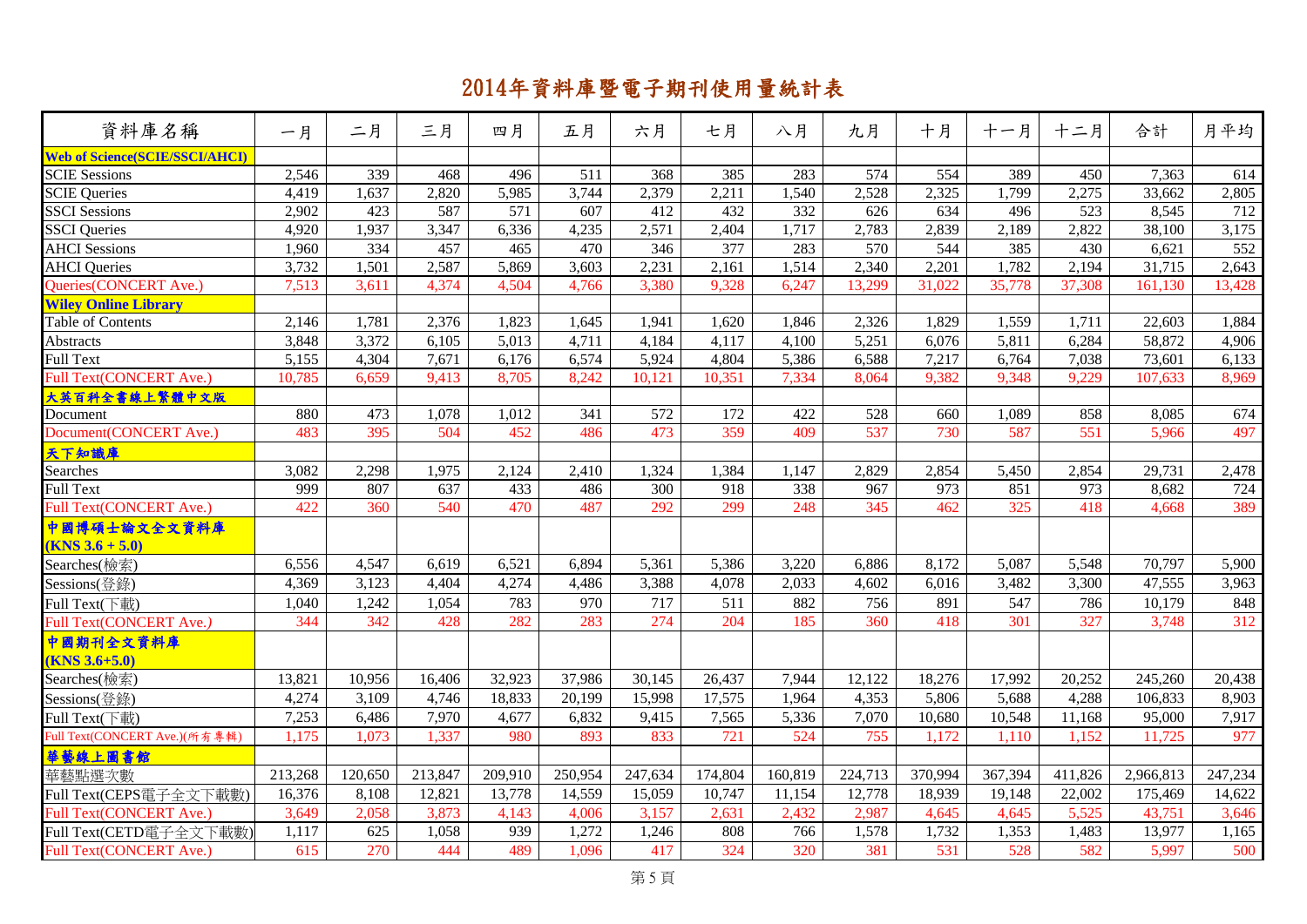| 資料庫名稱                                                           | 一月    | 二月     | 三月     | 四月               | 五月               | 六月              | 七月               | 八月              | 九月       | 十月      | 十一月              | 十二月    | 合計      | 月平均              |
|-----------------------------------------------------------------|-------|--------|--------|------------------|------------------|-----------------|------------------|-----------------|----------|---------|------------------|--------|---------|------------------|
| 慧科大中華新聞網                                                        |       |        |        |                  |                  |                 |                  |                 |          |         |                  |        |         |                  |
| 瀏覽次數                                                            | 113   | 479    | 775    | 38               | 190              | 693             | 1,554            | 1,046           | 796      | 424     | 158              | 397    | 6,663   | 555              |
| 登錄次數                                                            | 49    | 28     | 59     | 26               | 102              | 133             | 75               | 58              | 127      | 85      | 44               | 57     | 843     | $70\,$           |
| 劉覽次數(CONCERT Ave.)                                              | 5,221 | 30,747 | 3,286  | 7,031            |                  |                 |                  | 因各校使用量落差極大      |          | 故不提供平均值 |                  |        | 46,285  | 11,571           |
| (二) 参加國家實驗研究院科技政策研究與資訊中心CONCERT聯盟部份 (National Academic License) |       |        |        |                  |                  |                 |                  |                 |          |         |                  |        |         |                  |
| 資料庫名稱                                                           | 一月    | 二月     | 三月     | 四月               | 五月               | 六月              | 七月               | 八月              | 九月       | 十月      | 十一月              | 十二月    | 合計      | 月平均              |
| <b>OCLC FirstSearch</b>                                         |       |        |        |                  |                  |                 |                  |                 |          |         |                  |        |         |                  |
| Searches                                                        | 36    | 13     | 19     | 31               | 39               | 49              | 14               | 11              | 25       | 40      | 65               | 90     | 432     | 36               |
| Sessions                                                        | 329   | 261    | 274    | $\overline{275}$ | 333              | 351             | 335              | $\frac{1}{357}$ | 306      | 291     | 331              | 368    | 3,811   | 318              |
| Searches(CONCERT Ave.)                                          | 78    | 79     | 105    | 100              | 99               | 83              | 82               | 89              | 90       | 108     | 102              | N/A    | 1,015   | 92               |
| <b>ProQuest Dissertations and</b><br><b>Theses(PODT)</b>        |       |        |        |                  |                  |                 |                  |                 |          |         |                  |        |         |                  |
| Searches                                                        | 7,678 | 5,299  | 2,355  | 2,552            | 2,542            | 2,319           | 2,109            | 1,432           | 3,531    | 3,813   | 2,144            | 1,749  | 37,523  | 3,127            |
| Citations/Abstracts                                             | 1,817 | 1,031  | 1,638  | 834              | 419              | 814             | 267              | 558             | 685      | 493     | 152              | 692    | 9,400   | 783              |
| FT Articles                                                     | 2,639 | 2,073  | 224    | 430              | $\overline{263}$ | 326             | $\overline{362}$ | 174             | 334      | 385     | $\overline{308}$ | 225    | 7,743   | 645              |
| Citations/Abstracts(CONCERT Ave.)                               |       |        |        |                  |                  |                 | PQDT部分單位使用統      |                 | 有疑慮,故不公布 |         |                  |        |         |                  |
| <b>OmniFile Full Text Select</b>                                |       |        |        |                  |                  |                 |                  |                 |          |         |                  |        |         |                  |
| <b>(EBSCO)</b>                                                  |       |        |        |                  |                  |                 |                  |                 |          |         |                  |        |         |                  |
| Searches                                                        | 7,695 | 5,466  | 11,122 | 9,723            | 9,309            | 6,214           | 7,134            | 4,029           | 9,051    | 10,068  | 9,782            | 11,682 | 101,275 | 8,440            |
| Sessions                                                        | 1,834 | 1,326  | 2,646  | 2,238            | 2,422            | 1,881           | 1,881            | 1,507           | 3,476    | 3,324   | 3,507            | 4,158  | 30,200  | 2,517            |
| Abstracts                                                       | 366   | 254    | 344    | 783              | 1,808            | 450             | 248              | 563             | 454      | 513     | 691              | 395    | 6,869   | 572              |
| <b>Total Full Text</b>                                          | 715   | 1,216  | 661    | 734              | 876              | 749             | 574              | 700             | 674      | 1,226   | 860              | 765    | 9,750   | 813              |
| Full Text(CONCERT Ave.)                                         | 87    | 80     | 186    | 112              | 132              | $\overline{92}$ | N/A              | N/A             | N/A      | N/A     | N/A              | N/A    | 689     | $\overline{115}$ |
| (三) CONCERT聯盟以外部份                                               |       |        |        |                  |                  |                 |                  |                 |          |         |                  |        |         |                  |
| 資料庫名稱                                                           | 一月    | 二月     | 三月     | 四月               | 五月               | 六月              | 七月               | 八月              | 九月       | 十月      | 十一月              | 十二月    | 合計      | 月平均              |
| <b>ACM</b>                                                      |       |        |        |                  |                  |                 |                  |                 |          |         |                  |        |         |                  |
| Searches                                                        | 409   | 540    | 344    | 492              | 374              | 279             | 282              | 413             | 456      | 590     | 581              | 422    | 5,182   | 432              |
| <b>Article Requests</b>                                         | 396   | 549    | 427    | 512              | 447              | 301             | 385              | 492             | 469      | 2,255   | 583              | 626    | 7,442   | 620              |
| <b>ACS</b>                                                      |       |        |        |                  |                  |                 |                  |                 |          |         |                  |        |         |                  |
| Searches                                                        | 2,161 | 2,409  | 3,333  | 2,764            | 4,587            | 4,489           | 4,218            | 3,924           | 14,112   | 12,420  | 5,347            | 4,084  | 63,848  | 5,321            |
| ToCs                                                            | 1,187 | 1,098  | 1,419  | 1,134            | 895              | 729             | 811              | 1,213           | 1,383    | 1,554   | 1,413            | 1,078  | 13,914  | 1,160            |
| Abstracts                                                       | 2,909 | 3,193  | 4,378  | 4,437            | 3,724            | 3,507           | 3,219            | 3,496           | 5,018    | 6,480   | 6,205            | 5,607  | 52,173  | 4,348            |
| <b>Total Full Text</b>                                          | 4,194 | 4,323  | 6,030  | 5,331            | 4,380            | 4,131           | 3,937            | 4,826           | 6,462    | 7,913   | 7,824            | 6,183  | 65,534  | 5,461            |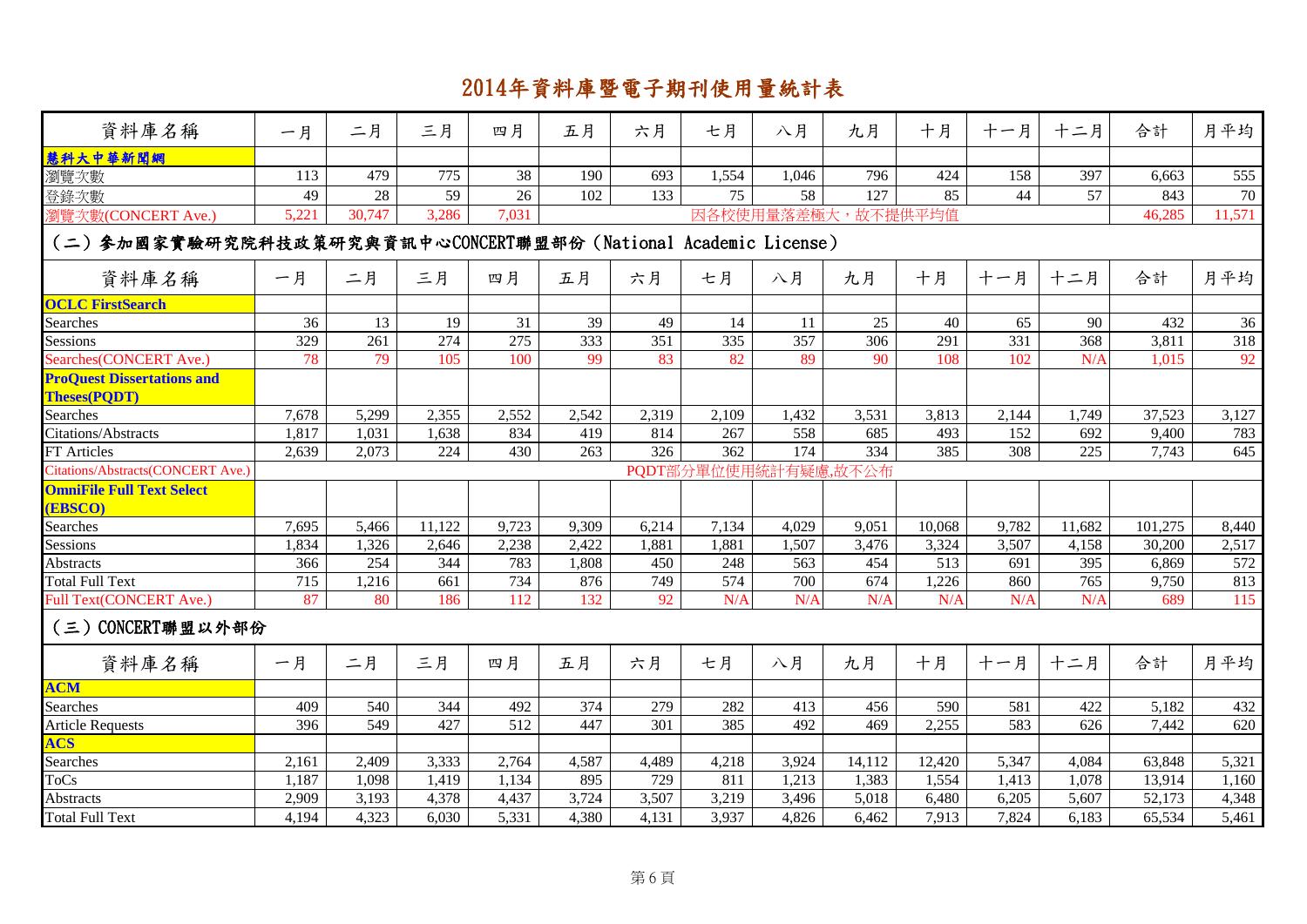| 資料庫名稱                                  | 一月             | 二月               | 三月     | 四月               | 五月              | 六月               | 七月                 | 八月             | 九月           | 十月               | 十一月             | 十二月   | 合計     | 月平均   |
|----------------------------------------|----------------|------------------|--------|------------------|-----------------|------------------|--------------------|----------------|--------------|------------------|-----------------|-------|--------|-------|
| <b>Alexander Music Online</b>          |                |                  |        |                  |                 |                  |                    |                |              |                  |                 |       |        |       |
| Searches                               | 4,767          | 3,918            | 7,075  | 6,235            | 4,252           | 4,354            | 3,509              | 2,706          | 5,964        | 1,042            | 424             | N/A   | 44,246 | 4,022 |
| Sessions                               | 2,582          | 2,177            | 3,616  | 2,954            | 2,699           | 2,584            | $\overline{2,108}$ | 1,626          | 3,552        | 629              | 276             | N/A   | 24,803 | 2,255 |
| Pages                                  | 21             | 56               | 339    | 158              | 24              | 594              | 53                 | $\mathbf{0}$   | $\mathbf{0}$ | $\mathbf{0}$     | $\overline{0}$  | N/A   | 1,245  | 113   |
| <b>Art &amp; Architecture Complete</b> |                |                  |        |                  |                 |                  |                    |                |              |                  |                 |       |        |       |
| <b>(EBSCO)</b>                         |                |                  |        |                  |                 |                  |                    |                |              |                  |                 |       |        |       |
| Searches                               | 2,369          | 1,727            | 2,597  | 919              | 2,583           | 2,248            | 1,787              | 1,530          | 2,737        | N/A              | N/A             | 1,842 | 20,339 | 2,034 |
| Sessions                               | 483            | 324              | 709    | 211              | 584             | 514              | 442                | 334            | 792          | N/A              | N/A             | 361   | 4,754  | 475   |
| Abstracts                              | $\overline{7}$ | 19               | 67     | 28               | 378             | 56               | 2                  | 14             | 27           | N/A              | N/A             | 11    | 609    | 61    |
| <b>Total Full Text</b>                 | 14             | 36               | 135    | 19               | 47              | 46               | 6                  | 113            | 19           | N/A              | N/A             | 17    | 452    | 45    |
| <b>Computer &amp; Applied Science</b>  |                |                  |        |                  |                 |                  |                    |                |              |                  |                 |       |        |       |
| <b>Complete (EBSCO)</b>                |                |                  |        |                  |                 |                  |                    |                |              |                  |                 |       |        |       |
| Searches                               | 2,372          | 1,728            | 2,471  | 863              | 2,563           | 2,149            | 1,802              | 1,544          | 2,816        | N/A              | N/A             | 1,907 | 20,215 | 2,022 |
| Sessions                               | 510            | 342              | 734    | 224              | 629             | 519              | 458                | 363            | 890          | N/A              | N/A             | 392   | 5,061  | 506   |
| Abstracts                              | 47             | 37               | 74     | 32               | 120             | 67               | 36                 | 41             | 53           | N/A              | N/A             | 47    | 554    | 55    |
| <b>Total Full Text</b>                 | 41             | 54               | 90     | 51               | $\overline{72}$ | 46               | $\overline{30}$    | 20             | 88           | N/A              | N/A             | 91    | 583    | 58    |
| <b>Credo Reference</b>                 |                |                  |        |                  |                 |                  |                    |                |              |                  |                 |       |        |       |
| Searches                               | 30             | 24               | 48     | 227              | 25              | 92               | 6                  | 5 <sup>5</sup> | 30           | 84               | 113             | 117   | 801    | 67    |
| Sessions                               | 57             | 47               | 85     | 71               | 60              | 74               | 63                 | 70             | 79           | 89               | 111             | 94    | 900    | 75    |
| Page Views                             | 128            | 95               | 237    | 326              | 151             | 193              | 15                 | 23             | 125          | 207              | 302             | 79    | 1,881  | 157   |
| DDC數位化論文典藏聯盟                           |                |                  |        |                  |                 |                  |                    |                |              |                  |                 |       |        |       |
| Searches                               | 477            | 269              | 369    | 440              | 330             | 635              | 354                | 338            | 592          | 585              | 375             | 592   | 5,356  | 446   |
| Sessions                               | 343            | 218              | 267    | 276              | 288             | $\overline{378}$ | 258                | 248            | 600          | $\overline{515}$ | $\frac{1}{325}$ | 600   | 4,316  | 360   |
| <b>Full Text</b>                       | 468            | 295              | 250    | 324              | 285             | 195              | 209                | 235            | 374          | 379              | 293             | 374   | 3,681  | 307   |
| EAI                                    |                |                  |        |                  |                 |                  |                    |                |              |                  |                 |       |        |       |
| Searches                               | 636            | $\overline{332}$ | 510    | 662              | 481             | $\overline{504}$ | 445                | 311            | 464          | 633              | 536             | 362   | 5,876  | 490   |
| Sessions                               | 635            | 332              | 507    | 657              | 481             | 504              | 442                | 314            | 469          | 628              | 535             | 359   | 5,863  | 489   |
| <b>Full Text</b>                       | -1             |                  | $\tau$ | 23               | 8               | $\overline{3}$   | $\Omega$           | 13             | 14           |                  | 2               | 50    | 123    | 10    |
| <b>Education Research Complete</b>     |                |                  |        |                  |                 |                  |                    |                |              |                  |                 |       |        |       |
| (EBSCO)                                |                |                  |        |                  |                 |                  |                    |                |              |                  |                 |       |        |       |
| Searches                               | 2,639          | 2,104            | 3,128  | 962              | 3,236           | 2,610            | 2,456              | 2,102          | 3,564        | N/A              | 187             | 3,841 | 26,829 | 2,439 |
| Sessions                               | 655            | 570              | 1,052  | 299              | 968             | 745              | 807                | 587            | 1,126        | N/A              | 57              | 981   | 7,847  | 713   |
| Abstracts                              | 274            | 286              | 468    | $\overline{220}$ | 778             | 455              | 992                | 791            | 549          | N/A              | $\overline{45}$ | 888   | 5,746  | 522   |
| <b>Total Full Text</b>                 | 374            | 443              | 748    | 165              | 668             | 582              | 930                | 704            | 1,249        | N/A              | 87              | 1,020 | 6,970  | 634   |
| <b>EndNote</b>                         |                |                  |        |                  |                 |                  |                    |                |              |                  |                 |       |        |       |
| 瀏覽數                                    | 1,774          | 1,627            | 3,342  | 1,707            | 1,347           | 1,563            | 1,691              | 1,336          | 5,414        | 4,017            | 2,365           | 1,980 | 28,163 | 2,347 |
| 訪客數                                    | 281            | 265              | 359    | 264              | 226             | 278              | 290                | 274            | 586          | 503              | 303             | 256   | 3,885  | 324   |
| 人次                                     | 187            | 168              | 252    | 185              | 167             | 177              | 201                | 179            | 382          | 351              | 239             | 202   | 2,690  | 224   |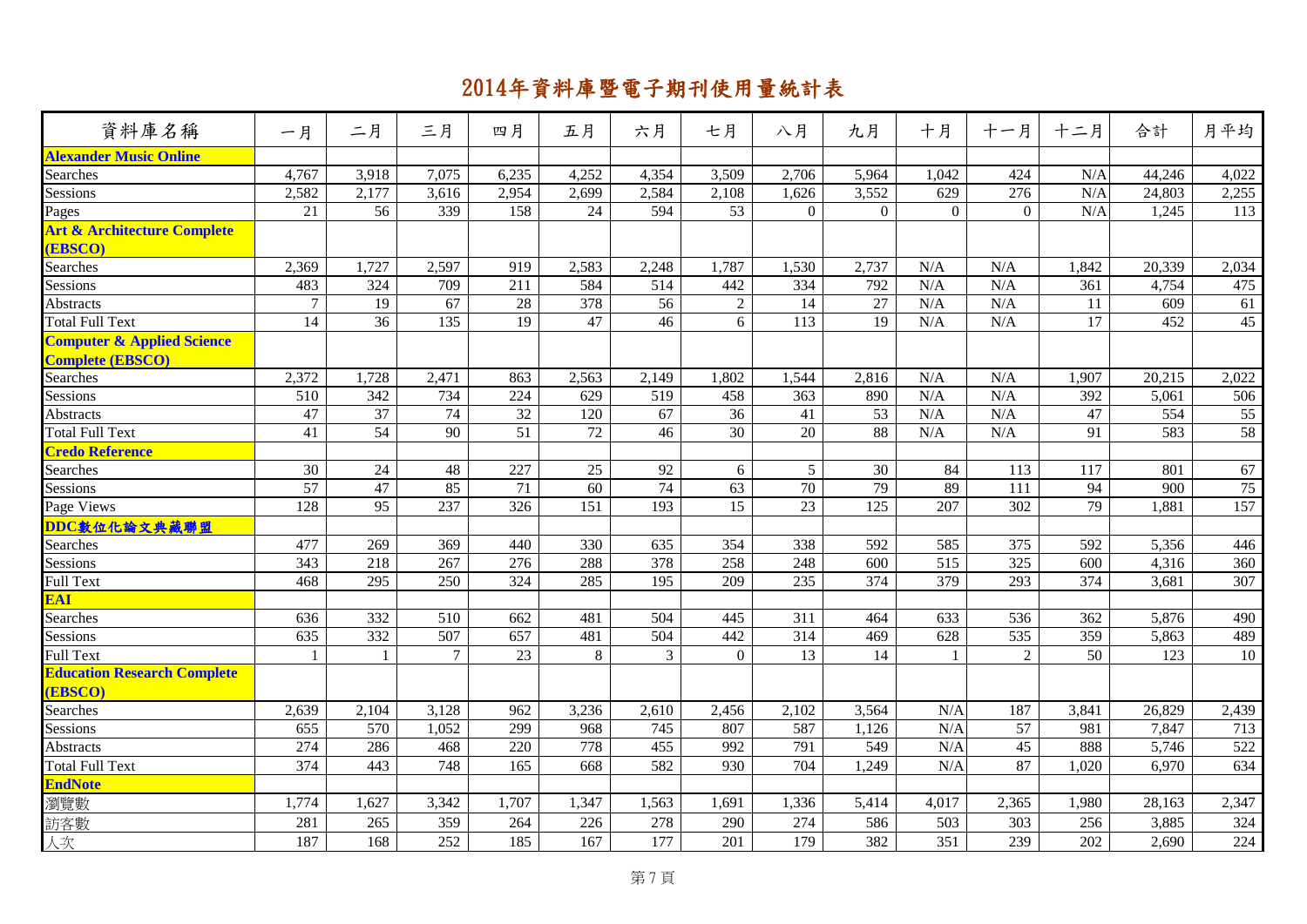| 資料庫名稱                                                        | 一月               | 二月               | 三月               | 四月             | 五月             | 六月               | 七月             | 八月               | 九月               | 十月               | 十一月              | 十二月              | 合計      | 月平均            |
|--------------------------------------------------------------|------------------|------------------|------------------|----------------|----------------|------------------|----------------|------------------|------------------|------------------|------------------|------------------|---------|----------------|
| <b>ERIC (EBSCO)</b>                                          |                  |                  |                  |                |                |                  |                |                  |                  |                  |                  |                  |         |                |
| Searches                                                     | 8,310            | 5,461            | 11,340           | 10,217         | 9,580          | 6,362            | 7,481          | 4,290            | 9,653            | 10,619           | 10,193           | 12,092           | 105,598 | 8,800          |
| Sessions                                                     | 1,864            | 1,259            | 2,584            | 2,173          | 2,384          | 1,832            | 1,872          | 1,479            | 3,520            | 3,275            | 3,385            | 4,116            | 29,743  | 2,479          |
| <b>Abstracts</b>                                             | 708              | $\overline{673}$ | 943              | 1,777          | 1,157          | 1,177            | 750            | $\overline{552}$ | 1,167            | 1,171            | $\overline{776}$ | $\overline{702}$ | 11,553  | 963            |
| <b>ERIC (ProQuest)</b>                                       |                  |                  |                  |                |                |                  |                |                  |                  |                  |                  |                  |         |                |
| Searches                                                     | 6,509            | 4,388            | 2,260            | 2,220          | 2,324          | 2,233            | 2,199          | 1,320            | 3,077            | 3,594            | 2,064            | 1,724            | 33,912  | 2,826          |
| <b>Citations/Abstracts</b>                                   | 1,000            | 460              | 569              | 2,521          | 1,496          | 5,513            | 544            | $\overline{471}$ | 456              | 1,173            | 1,391            | 441              | 16,035  | 1,336          |
| FT Articles                                                  | 10               | 14               | 14               | 8              | 5              | $\overline{35}$  | $\overline{4}$ | $\Omega$         | $\overline{2}$   | 13               | 18               | $\overline{1}$   | 124     | 10             |
| <b>GreenFILE (EBSCO)</b>                                     |                  |                  |                  |                |                |                  |                |                  |                  |                  |                  |                  |         |                |
| Searches                                                     | 7,254            | 5,058            | 10,521           | 9,333          | 8,813          | 5,880            | 6,805          | 3,754            | 8,717            | 9,693            | 9,428            | 11,187           | 96,443  | 8,037          |
| Sessions                                                     | 1,592            | 1,158            | 2,409            | 2,001          | 2,225          | 1,694            | 1,677          | 1,360            | 3,299            | 3,074            | 3,204            | 3,952            | 27,645  | 2,304          |
| Abstracts                                                    |                  | $\overline{c}$   | $\overline{2}$   | 12             | $\overline{4}$ | $\sqrt{2}$       | $\overline{0}$ | $\overline{2}$   | $\overline{2}$   | 5                | $\mathfrak{Z}$   | 5 <sup>5</sup>   | 40      | $\mathfrak{Z}$ |
| <b>Total Full Text</b>                                       | $\boldsymbol{0}$ | $\overline{0}$   | $\overline{0}$   | $\overline{0}$ | $\overline{4}$ | $\mathbf{0}$     | $\overline{0}$ | $\overline{0}$   | $\boldsymbol{0}$ | $\overline{0}$   | $\mathbf{1}$     | $\theta$         | 5       | $\overline{0}$ |
| <b>Humanities International</b>                              |                  |                  |                  |                |                |                  |                |                  |                  |                  |                  |                  |         |                |
| <b>Complete (EBSCO)</b>                                      |                  |                  |                  |                |                |                  |                |                  |                  |                  |                  |                  |         |                |
| Searches                                                     | 2,429            | 1,755            | 2,746            | 862            | 2,705          | 2,280            | 1,926          | 1,617            | 2,843            | N/A              | N/A              | 1,965            | 21,128  | 2,113          |
| Sessions                                                     | 529              | 333              | 758              | 223            | 630            | 547              | 494            | 372              | 840              | N/A              | N/A              | 417              | 5,143   | 514            |
| Abstracts                                                    | 40               | 17               | 138              | 20             | 104            | 56               | 42             | $\overline{39}$  | 48               | N/A              | N/A              | 67               | 571     | 57             |
| <b>Total Full Text</b>                                       | 101              | 42               | 196              | 39             | 98             | 100              | 81             | 139              | 502              | N/A              | N/A              | 114              | 1,412   | 141            |
| MagV電子雜誌                                                     |                  |                  |                  |                |                |                  |                |                  |                  |                  |                  |                  |         |                |
| 瀏覽次數                                                         | 853              | 864              | 1,467            | 1,779          | 659            | 852              | 533            | 1,727            | 1,221            | 799              | 2,387            | 1,080            | 14,221  | 1,185          |
| <b>PNAS</b>                                                  |                  |                  |                  |                |                |                  |                |                  |                  |                  |                  |                  |         |                |
| Searches                                                     | 995              | 851              | 1,421            | 987            | 910            | 620              | 599            | 548              | 814              | 1,180            | 614              | 565              | 10,104  | 842            |
| Table of Contents                                            | 24               | 40               | 16               | 35             | 27             | 33               | 25             | 26               | 29               | 34               | 20               | $20\,$           | 329     | 27             |
| Abstracts                                                    | 288              | 607              | $\overline{678}$ | 811            | 734            | $\overline{405}$ | 251            | $\overline{375}$ | 768              | 916              | 745              | 889              | 7,467   | 622            |
| <b>Full Text</b>                                             | 212              | 257              | 347              | 301            | 376            | 214              | 199            | 201              | 274              | 384              | 306              | 381              | 3,452   | 288            |
| <b>Professional Development</b><br><b>Collection (EBSCO)</b> |                  |                  |                  |                |                |                  |                |                  |                  |                  |                  |                  |         |                |
| Searches                                                     | 7,592            | 5,309            | 10,879           | 9,598          | 9,110          | 6,048            | 7,069          | 3,971            | 9,103            | 10,077           | 9,864            | 11,678           | 100,298 | 8,358          |
| Sessions                                                     | 1,755            | 1,257            | 2,564            | 2,149          | 2,331          | 1,773            | 1,771          | 1,433            | 3,392            | 3,211            | 3,367            | 4,082            | 29,085  | 2,424          |
| Abstracts                                                    | 389              | 53               | 129              | 163            | 108            | 84               | 71             | 55               | 328              | 199              | 218              | 141              | 1,938   | 162            |
| <b>Total Full Text</b>                                       | $\overline{125}$ | $\overline{60}$  | 110              | 133            | 109            | 92               | 68             | $\overline{38}$  | 111              | $\overline{171}$ | 190              | 143              | 1,350   | 113            |
| <b>PsycArticles (EBSCO)</b>                                  |                  |                  |                  |                |                |                  |                |                  |                  |                  |                  |                  |         |                |
| Searches                                                     | 12,998           | 9,000            | 19,558           | 13,179         | 9,909          | 6,755            | 7,795          | 4,389            | 9,949            | 10,822           | 10,821           | 11,689           | 126,864 | 10,572         |
| Sessions                                                     | 3,067            | 2,310            | 4,520            | 3,167          | 2,902          | 2,089            | 2,183          | 1,730            | 3,880            | 3,632            | 3,866            | 4,288            | 37,634  | 3,136          |
| <b>Abstracts</b>                                             | 822              | 364              | 790              | 909            | 784            | 890              | 680            | 460              | 756              | 765              | 1,039            | 606              | 8,865   | 739            |
| <b>Total Full Text</b>                                       | 1,370            | 956              | 1,512            | 1,514          | 1,558          | 1,041            | 1,358          | 872              | 1,548            | 1,542            | 1,816            | 1,325            | 16,412  | 1,368          |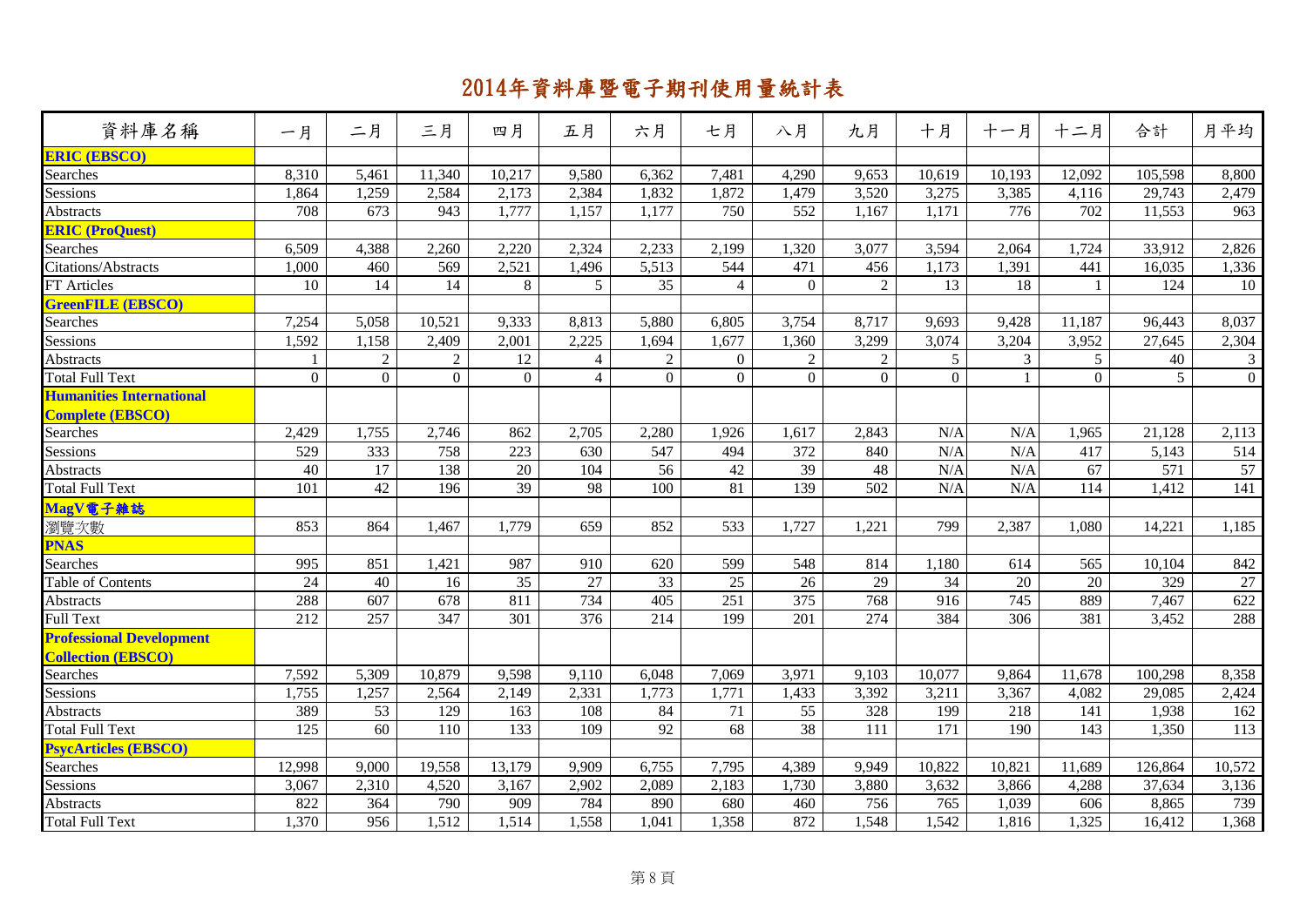| <b>RILM Abstracts of Music</b><br><b>Literature (EBSCO)</b><br>7,267<br>10,245<br>$\overline{0}$<br>8,223<br>5,065<br>$\overline{0}$<br>214<br>6,790<br>3,767<br>1,098<br>11,327<br>11,419<br>65,415<br>Searches<br>$\overline{0}$<br>35<br>1,596<br>1,162<br>2,373<br>$\overline{0}$<br>1,668<br>1,364<br>3,117<br>3,513<br>Sessions<br>294<br>4,073<br>19,195<br>$\overline{0}$<br>47<br>15<br>132<br>Abstracts<br>14<br>$\overline{0}$<br>8<br>62<br>1,671<br>247<br>2,203<br>6<br>$\mathbf{1}$<br><b>RILM Abstracts of Music</b><br><b>Literature (ProQuest)</b><br>157<br>4,255<br>2,017<br>1,842<br>2,792<br>2,239<br>25,250<br><b>Searches</b><br>2,405<br>2,163<br>1,660<br>1,117<br>3,179<br>1,424<br>Citations/Abstracts<br>$\overline{2}$<br>15<br>43<br>542<br>86<br>39<br>16<br>18<br>193<br>473<br>1,523<br>16<br>80<br>$\theta$<br>$\boldsymbol{0}$<br>$\Omega$<br>$\Omega$<br>$\mathbf{0}$<br>$\Omega$<br>$\Omega$<br>2<br>FT Articles<br>$\Omega$<br>$\Omega$<br>$\overline{4}$<br>$\overline{1}$<br><b>Social Services Abstracts</b><br>(ProQuest)<br>1,625<br>1,109<br>Searches<br>6,263<br>4,311<br>1,995<br>2,110<br>1,833<br>2,777<br>3,065<br>1,687<br>1,334<br>30,105<br>1,996<br>$\overline{25}$<br>3 <sup>7</sup><br>3<br>$\overline{3}$<br>5 <sup>5</sup><br>5 <sup>5</sup><br>$\overline{15}$<br>88<br>Citations/Abstracts<br>$\overline{4}$<br>$\overline{0}$<br>21<br>$\overline{0}$<br>$\overline{4}$<br>$\overline{2}$<br>$\overline{0}$<br>$\overline{0}$<br>$\overline{0}$<br>$\Omega$<br>$\Omega$<br>$\Omega$<br>$\overline{0}$<br>$\mathfrak{D}$<br>FT Articles<br>$\Omega$<br>$\Omega$<br>$\Omega$<br>$\Omega$<br>StyleSight趨勢圖像資料庫<br>53<br>57<br>398<br>2,553<br>3,566<br>N/A<br>N/A<br>N/A<br>N/A<br>N/A<br>N/A<br>7,067<br><b>Keyword Searches</b><br>440 | 資料庫名稱                | 一月  | 二月  | 三月    | 四月    | 五月     | 六月     | 七月  | 八月  | 九月  | 十月  | 十一月 | 十二月 | 合計     | 月平均            |
|----------------------------------------------------------------------------------------------------------------------------------------------------------------------------------------------------------------------------------------------------------------------------------------------------------------------------------------------------------------------------------------------------------------------------------------------------------------------------------------------------------------------------------------------------------------------------------------------------------------------------------------------------------------------------------------------------------------------------------------------------------------------------------------------------------------------------------------------------------------------------------------------------------------------------------------------------------------------------------------------------------------------------------------------------------------------------------------------------------------------------------------------------------------------------------------------------------------------------------------------------------------------------------------------------------------------------------------------------------------------------------------------------------------------------------------------------------------------------------------------------------------------------------------------------------------------------------------------------------------------------------------------------------------------------------------------------------------------------------------------------------------------------------------------------|----------------------|-----|-----|-------|-------|--------|--------|-----|-----|-----|-----|-----|-----|--------|----------------|
|                                                                                                                                                                                                                                                                                                                                                                                                                                                                                                                                                                                                                                                                                                                                                                                                                                                                                                                                                                                                                                                                                                                                                                                                                                                                                                                                                                                                                                                                                                                                                                                                                                                                                                                                                                                                    |                      |     |     |       |       |        |        |     |     |     |     |     |     |        |                |
|                                                                                                                                                                                                                                                                                                                                                                                                                                                                                                                                                                                                                                                                                                                                                                                                                                                                                                                                                                                                                                                                                                                                                                                                                                                                                                                                                                                                                                                                                                                                                                                                                                                                                                                                                                                                    |                      |     |     |       |       |        |        |     |     |     |     |     |     |        | 5,451          |
|                                                                                                                                                                                                                                                                                                                                                                                                                                                                                                                                                                                                                                                                                                                                                                                                                                                                                                                                                                                                                                                                                                                                                                                                                                                                                                                                                                                                                                                                                                                                                                                                                                                                                                                                                                                                    |                      |     |     |       |       |        |        |     |     |     |     |     |     |        | 1,600          |
|                                                                                                                                                                                                                                                                                                                                                                                                                                                                                                                                                                                                                                                                                                                                                                                                                                                                                                                                                                                                                                                                                                                                                                                                                                                                                                                                                                                                                                                                                                                                                                                                                                                                                                                                                                                                    |                      |     |     |       |       |        |        |     |     |     |     |     |     |        | 184            |
|                                                                                                                                                                                                                                                                                                                                                                                                                                                                                                                                                                                                                                                                                                                                                                                                                                                                                                                                                                                                                                                                                                                                                                                                                                                                                                                                                                                                                                                                                                                                                                                                                                                                                                                                                                                                    |                      |     |     |       |       |        |        |     |     |     |     |     |     |        |                |
|                                                                                                                                                                                                                                                                                                                                                                                                                                                                                                                                                                                                                                                                                                                                                                                                                                                                                                                                                                                                                                                                                                                                                                                                                                                                                                                                                                                                                                                                                                                                                                                                                                                                                                                                                                                                    |                      |     |     |       |       |        |        |     |     |     |     |     |     |        |                |
|                                                                                                                                                                                                                                                                                                                                                                                                                                                                                                                                                                                                                                                                                                                                                                                                                                                                                                                                                                                                                                                                                                                                                                                                                                                                                                                                                                                                                                                                                                                                                                                                                                                                                                                                                                                                    |                      |     |     |       |       |        |        |     |     |     |     |     |     |        | 2,104          |
|                                                                                                                                                                                                                                                                                                                                                                                                                                                                                                                                                                                                                                                                                                                                                                                                                                                                                                                                                                                                                                                                                                                                                                                                                                                                                                                                                                                                                                                                                                                                                                                                                                                                                                                                                                                                    |                      |     |     |       |       |        |        |     |     |     |     |     |     |        | 127            |
|                                                                                                                                                                                                                                                                                                                                                                                                                                                                                                                                                                                                                                                                                                                                                                                                                                                                                                                                                                                                                                                                                                                                                                                                                                                                                                                                                                                                                                                                                                                                                                                                                                                                                                                                                                                                    |                      |     |     |       |       |        |        |     |     |     |     |     |     |        | $\overline{0}$ |
|                                                                                                                                                                                                                                                                                                                                                                                                                                                                                                                                                                                                                                                                                                                                                                                                                                                                                                                                                                                                                                                                                                                                                                                                                                                                                                                                                                                                                                                                                                                                                                                                                                                                                                                                                                                                    |                      |     |     |       |       |        |        |     |     |     |     |     |     |        |                |
|                                                                                                                                                                                                                                                                                                                                                                                                                                                                                                                                                                                                                                                                                                                                                                                                                                                                                                                                                                                                                                                                                                                                                                                                                                                                                                                                                                                                                                                                                                                                                                                                                                                                                                                                                                                                    |                      |     |     |       |       |        |        |     |     |     |     |     |     |        | 2,509          |
|                                                                                                                                                                                                                                                                                                                                                                                                                                                                                                                                                                                                                                                                                                                                                                                                                                                                                                                                                                                                                                                                                                                                                                                                                                                                                                                                                                                                                                                                                                                                                                                                                                                                                                                                                                                                    |                      |     |     |       |       |        |        |     |     |     |     |     |     |        | $\overline{7}$ |
|                                                                                                                                                                                                                                                                                                                                                                                                                                                                                                                                                                                                                                                                                                                                                                                                                                                                                                                                                                                                                                                                                                                                                                                                                                                                                                                                                                                                                                                                                                                                                                                                                                                                                                                                                                                                    |                      |     |     |       |       |        |        |     |     |     |     |     |     |        | $\mathbf{0}$   |
|                                                                                                                                                                                                                                                                                                                                                                                                                                                                                                                                                                                                                                                                                                                                                                                                                                                                                                                                                                                                                                                                                                                                                                                                                                                                                                                                                                                                                                                                                                                                                                                                                                                                                                                                                                                                    |                      |     |     |       |       |        |        |     |     |     |     |     |     |        |                |
|                                                                                                                                                                                                                                                                                                                                                                                                                                                                                                                                                                                                                                                                                                                                                                                                                                                                                                                                                                                                                                                                                                                                                                                                                                                                                                                                                                                                                                                                                                                                                                                                                                                                                                                                                                                                    |                      |     |     |       |       |        |        |     |     |     |     |     |     |        | 1,178          |
|                                                                                                                                                                                                                                                                                                                                                                                                                                                                                                                                                                                                                                                                                                                                                                                                                                                                                                                                                                                                                                                                                                                                                                                                                                                                                                                                                                                                                                                                                                                                                                                                                                                                                                                                                                                                    | <b>Image Library</b> | 160 | 220 | 1,331 | 1,395 | 15,877 | 23,623 | N/A | N/A | N/A | N/A | N/A | N/A | 42,606 | 7,101          |
| 544<br>1,035<br>5,207<br>5,804<br>N/A<br>5,513<br>13,342<br>31,384<br>Forecast & Analysis<br>17,887<br>21,764<br>5,458<br>5,748<br>113,686                                                                                                                                                                                                                                                                                                                                                                                                                                                                                                                                                                                                                                                                                                                                                                                                                                                                                                                                                                                                                                                                                                                                                                                                                                                                                                                                                                                                                                                                                                                                                                                                                                                         |                      |     |     |       |       |        |        |     |     |     |     |     |     |        | 10,335         |
| Acer Walking Library電子雜誌                                                                                                                                                                                                                                                                                                                                                                                                                                                                                                                                                                                                                                                                                                                                                                                                                                                                                                                                                                                                                                                                                                                                                                                                                                                                                                                                                                                                                                                                                                                                                                                                                                                                                                                                                                           |                      |     |     |       |       |        |        |     |     |     |     |     |     |        |                |
| 824<br>638<br>1,230<br>1,558<br>1,262<br>998<br>746<br>583<br>592<br>680<br>493<br>閱讀次數<br>1,466<br>11,070                                                                                                                                                                                                                                                                                                                                                                                                                                                                                                                                                                                                                                                                                                                                                                                                                                                                                                                                                                                                                                                                                                                                                                                                                                                                                                                                                                                                                                                                                                                                                                                                                                                                                         |                      |     |     |       |       |        |        |     |     |     |     |     |     |        | 923            |
| HyRead電子雜誌(20刊)                                                                                                                                                                                                                                                                                                                                                                                                                                                                                                                                                                                                                                                                                                                                                                                                                                                                                                                                                                                                                                                                                                                                                                                                                                                                                                                                                                                                                                                                                                                                                                                                                                                                                                                                                                                    |                      |     |     |       |       |        |        |     |     |     |     |     |     |        |                |
| 188<br>207<br>183<br>183<br>借閱數(線上借閱+下載借閱)<br>166<br>217<br>226<br>146<br>216<br>292<br>304<br>307<br>2,635                                                                                                                                                                                                                                                                                                                                                                                                                                                                                                                                                                                                                                                                                                                                                                                                                                                                                                                                                                                                                                                                                                                                                                                                                                                                                                                                                                                                                                                                                                                                                                                                                                                                                        |                      |     |     |       |       |        |        |     |     |     |     |     |     |        | 220            |
| 333<br>211<br>170<br>191<br>274<br>123<br>137<br>149<br>282<br>166<br>249<br>246<br>2,531<br>瀏覽數                                                                                                                                                                                                                                                                                                                                                                                                                                                                                                                                                                                                                                                                                                                                                                                                                                                                                                                                                                                                                                                                                                                                                                                                                                                                                                                                                                                                                                                                                                                                                                                                                                                                                                   |                      |     |     |       |       |        |        |     |     |     |     |     |     |        | 211            |
| MIC-AISP情報顧問服務資料庫                                                                                                                                                                                                                                                                                                                                                                                                                                                                                                                                                                                                                                                                                                                                                                                                                                                                                                                                                                                                                                                                                                                                                                                                                                                                                                                                                                                                                                                                                                                                                                                                                                                                                                                                                                                  |                      |     |     |       |       |        |        |     |     |     |     |     |     |        |                |
| 388<br>379<br>232<br>351<br>521<br>287<br>673<br>725<br>415<br>422<br>Full Text(電子全文下載數)<br>684<br>448<br>5,525                                                                                                                                                                                                                                                                                                                                                                                                                                                                                                                                                                                                                                                                                                                                                                                                                                                                                                                                                                                                                                                                                                                                                                                                                                                                                                                                                                                                                                                                                                                                                                                                                                                                                    |                      |     |     |       |       |        |        |     |     |     |     |     |     |        | 460            |
| Smile英語學習網                                                                                                                                                                                                                                                                                                                                                                                                                                                                                                                                                                                                                                                                                                                                                                                                                                                                                                                                                                                                                                                                                                                                                                                                                                                                                                                                                                                                                                                                                                                                                                                                                                                                                                                                                                                         |                      |     |     |       |       |        |        |     |     |     |     |     |     |        |                |
| 1,462<br>4,031<br>$2,86\overline{7}$<br>1,067<br>瀏覽數<br>8,315<br>8,241<br>3,361<br>1,926<br>5,102<br>8,011<br>6,678<br>4,226<br>55,287                                                                                                                                                                                                                                                                                                                                                                                                                                                                                                                                                                                                                                                                                                                                                                                                                                                                                                                                                                                                                                                                                                                                                                                                                                                                                                                                                                                                                                                                                                                                                                                                                                                             |                      |     |     |       |       |        |        |     |     |     |     |     |     |        | 4,607          |
| 152<br>176<br>165<br>98<br>訪客數<br>235<br>107<br>138<br>119<br>158<br>141<br>119<br>60<br>1,668                                                                                                                                                                                                                                                                                                                                                                                                                                                                                                                                                                                                                                                                                                                                                                                                                                                                                                                                                                                                                                                                                                                                                                                                                                                                                                                                                                                                                                                                                                                                                                                                                                                                                                     |                      |     |     |       |       |        |        |     |     |     |     |     |     |        | 139            |
| 人次<br>112<br>119<br>146<br>93<br>108<br>69<br>105<br>88<br>55<br>96<br>114<br>120<br>1,225                                                                                                                                                                                                                                                                                                                                                                                                                                                                                                                                                                                                                                                                                                                                                                                                                                                                                                                                                                                                                                                                                                                                                                                                                                                                                                                                                                                                                                                                                                                                                                                                                                                                                                         |                      |     |     |       |       |        |        |     |     |     |     |     |     |        | $102\,$        |
| Udndata聯合知識庫                                                                                                                                                                                                                                                                                                                                                                                                                                                                                                                                                                                                                                                                                                                                                                                                                                                                                                                                                                                                                                                                                                                                                                                                                                                                                                                                                                                                                                                                                                                                                                                                                                                                                                                                                                                       |                      |     |     |       |       |        |        |     |     |     |     |     |     |        |                |
| 登入次數<br>1,767<br>1,333<br>2,059<br>539<br>484<br>313<br>383<br>755<br>403<br>471<br>12,039<br>3,106<br>426                                                                                                                                                                                                                                                                                                                                                                                                                                                                                                                                                                                                                                                                                                                                                                                                                                                                                                                                                                                                                                                                                                                                                                                                                                                                                                                                                                                                                                                                                                                                                                                                                                                                                         |                      |     |     |       |       |        |        |     |     |     |     |     |     |        | 1,003          |
| 内文點閱<br>12,751<br>4,792<br>6,748<br>4,742<br>6,653<br>4,858<br>2,781<br>2,866<br>4,942<br>1,743<br>5,190<br>1,600<br>59,666                                                                                                                                                                                                                                                                                                                                                                                                                                                                                                                                                                                                                                                                                                                                                                                                                                                                                                                                                                                                                                                                                                                                                                                                                                                                                                                                                                                                                                                                                                                                                                                                                                                                        |                      |     |     |       |       |        |        |     |     |     |     |     |     |        | 4,972          |
| 中國基本古籍庫                                                                                                                                                                                                                                                                                                                                                                                                                                                                                                                                                                                                                                                                                                                                                                                                                                                                                                                                                                                                                                                                                                                                                                                                                                                                                                                                                                                                                                                                                                                                                                                                                                                                                                                                                                                            |                      |     |     |       |       |        |        |     |     |     |     |     |     |        |                |
| 57<br>37<br>99<br>$22\,$<br>35<br>訪客數<br>54<br>76<br>71<br>69<br>48<br>29<br>74<br>671                                                                                                                                                                                                                                                                                                                                                                                                                                                                                                                                                                                                                                                                                                                                                                                                                                                                                                                                                                                                                                                                                                                                                                                                                                                                                                                                                                                                                                                                                                                                                                                                                                                                                                             |                      |     |     |       |       |        |        |     |     |     |     |     |     |        | 56             |
| 515<br>527<br>1,467<br>178<br>125<br>383<br>檢索次數<br>716<br>621<br>686<br>951<br>545<br>624<br>7,338                                                                                                                                                                                                                                                                                                                                                                                                                                                                                                                                                                                                                                                                                                                                                                                                                                                                                                                                                                                                                                                                                                                                                                                                                                                                                                                                                                                                                                                                                                                                                                                                                                                                                                |                      |     |     |       |       |        |        |     |     |     |     |     |     |        | 612            |
| $\overline{504}$<br>1,538<br>1,123<br>1,253<br>1,435<br>1,897<br>2,014<br>2,991<br>1,752<br>595<br>1,541<br>1,328<br>17,971<br>閱讀次數                                                                                                                                                                                                                                                                                                                                                                                                                                                                                                                                                                                                                                                                                                                                                                                                                                                                                                                                                                                                                                                                                                                                                                                                                                                                                                                                                                                                                                                                                                                                                                                                                                                                |                      |     |     |       |       |        |        |     |     |     |     |     |     |        | 1,498          |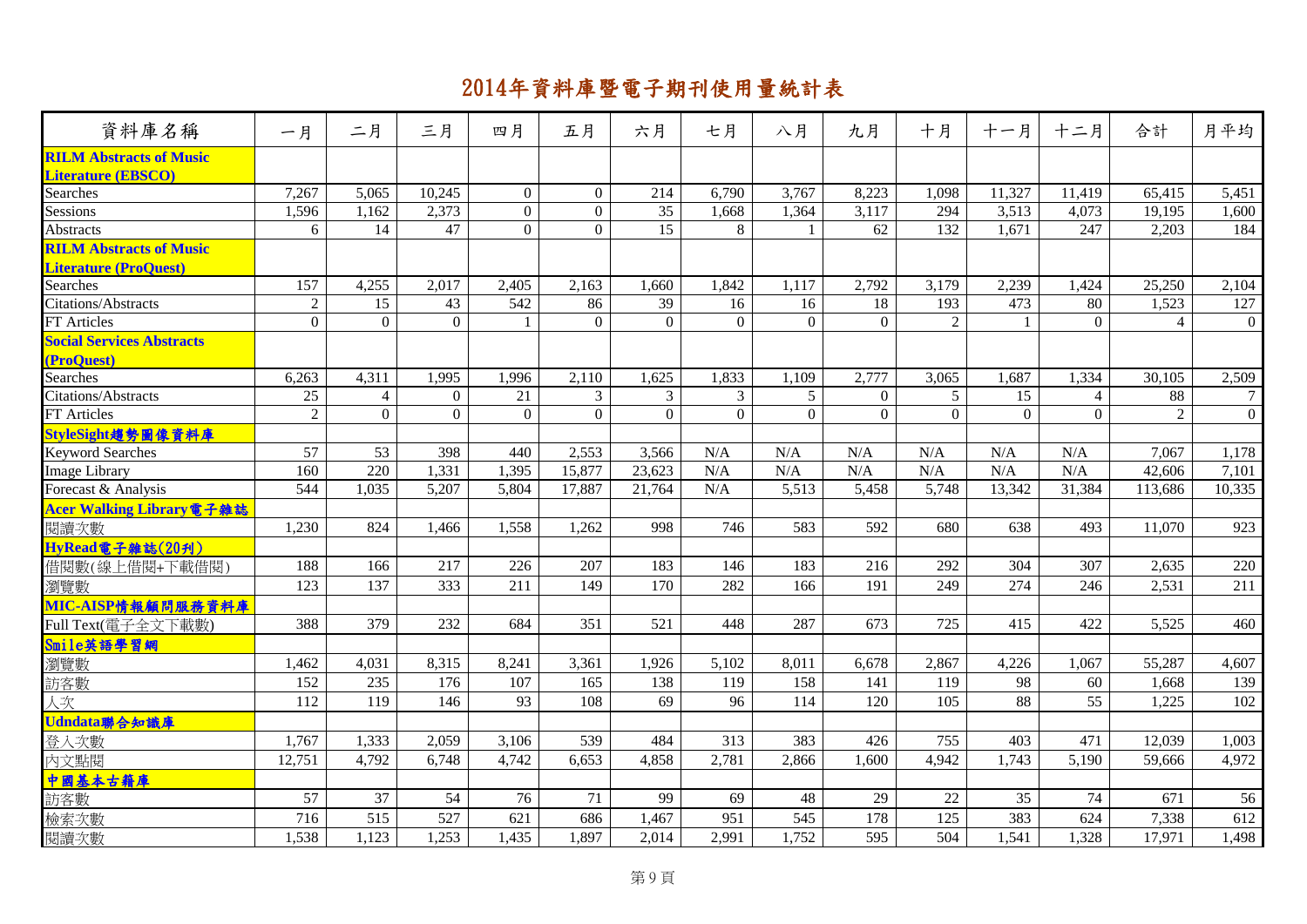| 資料庫名稱               | 一月               | 二月             | 三月              | 四月       | 五月             | 六月               | 七月             | 八月             | 九月             | 十月             | 十一月              | 十二月            | 合計     | 月平均             |
|---------------------|------------------|----------------|-----------------|----------|----------------|------------------|----------------|----------------|----------------|----------------|------------------|----------------|--------|-----------------|
| 中華文明百科全書            |                  |                |                 |          |                |                  |                |                |                |                |                  |                |        |                 |
| 瀏覽數                 | 1,959            | 196            | 591             | 760      | 1,150          | 1,200            | 1,873          | 979            | 1,218          | 1,210          | 749              | 700            | 12,585 | 1,049           |
| 訪客數                 | 258              | 62             | 155             | 185      | 278            | 265              | 265            | 273            | 241            | 292            | 244              | 192            | 2,710  | 226             |
| 人次                  | 83               | 27             | 42              | 53       | 68             | 62               | 53             | 52             | 64             | 64             | 50               | 54             | 672    | 56              |
| 世界美術資料庫             |                  |                |                 |          |                |                  |                |                |                |                |                  |                |        |                 |
| 總次數                 | 31               | 108            | 133             | 137      | 104            | 129              | 142            | 180            | 243            | 314            | 363              | 405            | 2,289  | 191             |
| 巨匠電腦學院:職能導向系列       |                  |                |                 |          |                |                  |                |                |                |                |                  |                |        |                 |
| 瀏覽數                 | 16               | 25             | 166             | 21       | 19             | $\overline{0}$   | $\overline{0}$ | $\overline{0}$ | $\overline{0}$ | $\overline{0}$ | $\mathbf{0}$     | $\Omega$       | 247    | 21              |
| 訪客數                 | 15               | 13             | 32              | 14       | 12             | $\boldsymbol{0}$ | $\overline{0}$ | $\mathbf{0}$   | $\mathbf{0}$   | $\overline{0}$ | $\boldsymbol{0}$ | $\overline{0}$ | 86     | $7\phantom{.0}$ |
| 人次                  | 8                | 10             | 25              | 12       | 10             | $\overline{0}$   | $\Omega$       | $\Omega$       | $\theta$       | $\overline{0}$ | $\Omega$         | $\Omega$       | 65     | $5\overline{)}$ |
| 巨匠電腦學院:PowerPoint職場 |                  |                |                 |          |                |                  |                |                |                |                |                  |                |        |                 |
| 應用系列                |                  |                |                 |          |                |                  |                |                |                |                |                  |                |        |                 |
| 瀏覽數                 | 33               | 39             | 32              | 15       | 26             | $\boldsymbol{0}$ | $\Omega$       | $\overline{0}$ | $\mathbf{0}$   | $\overline{0}$ | $\mathbf{0}$     | $\Omega$       | 145    | 12              |
| 訪客數                 | 10               | 10             | 8               | 6        | 21             | $\mathbf{0}$     | $\Omega$       | $\overline{0}$ | $\mathbf{0}$   | $\overline{0}$ | $\mathbf{0}$     | $\Omega$       | 55     | $5\overline{)}$ |
| 人次                  | 10               | 10             | $\overline{7}$  | 6        | 8              | $\mathbf{0}$     | $\overline{0}$ | $\Omega$       | $\overline{0}$ | $\overline{0}$ | $\mathbf{0}$     | $\Omega$       | 41     | $\overline{3}$  |
| 光華雜誌中英對照知識庫         |                  |                |                 |          |                |                  |                |                |                |                |                  |                |        |                 |
| 瀏覽數                 | 1,998            | 860            | 2,078           | 2,242    | 2,245          | 1,414            | 1,639          | 1,285          | 1,380          | 1,150          | 948              | 1,326          | 18,565 | 1,547           |
| 訪客數                 | 130              | 98             | 139             | 150      | 146            | 135              | 138            | 117            | 154            | 161            | 123              | 124            | 1,615  | 135             |
| 人次                  | 48               | 39             | 54              | 48       | 60             | 51               | 53             | 46             | 51             | 41             | 44               | 49             | 584    | 49              |
| 自由中國                |                  |                |                 |          |                |                  |                |                |                |                |                  |                |        |                 |
| 人次                  | -1               | $\overline{2}$ | $5\overline{)}$ | 9        | 43             | 42               | 27             | 16             | 33             | 29             | 35               | 28             | 270    | 23              |
| 關鍵詞查詢               | $\mathbf{0}$     | $\overline{0}$ | $\overline{2}$  | $\theta$ | 16             | 28               | 26             | 16             | 29             | 29             | 32               | 31             | 209    | 17              |
| 卷期瀏覽                | -1               | 13             | 417             | 40       | 115            | 41               | 27             | 16             | 46             | 30             | 39               | 29             | 814    | 68              |
| PDF調閱               | $\boldsymbol{0}$ | $\overline{0}$ | 131             | 1,306    | 2,440          | $\sqrt{2}$       | $\overline{0}$ | $\theta$       | 35             | $\overline{0}$ | $\overline{0}$   | $\Omega$       | 3,914  | 326             |
| 單篇閱讀                | $\theta$         | 17             | 73              | 3        | $\overline{3}$ | $\overline{4}$   | $\Omega$       | $\Omega$       | 6              | $\mathbf{1}$   | 6                | 6              | 119    | 10              |
| 知識赢家                |                  |                |                 |          |                |                  |                |                |                |                |                  |                |        |                 |
| 總次數                 | 779              | 598            | 797             | 886      | 971            | 849              | 748            | 853            | 929            | 1,222          | 1,162            | 1,286          | 11,080 | 923             |
| 空中英語教室影音典藏學習系統      |                  |                |                 |          |                |                  |                |                |                |                |                  |                |        |                 |
| 學習總人次               | 143              | 182            | 311             | 256      | 259            | 149              | 215            | 363            | 228            | 472            | 168              | 116            | 2,862  | 239             |
| 近代中國--中國現代史知識庫      |                  |                |                 |          |                |                  |                |                |                |                |                  |                |        |                 |
| 瀏覽數                 | 34               | 114            | 90              | 50       | 180            | 165              | 177            | 134            | 140            | 138            | 316              | 210            | 1,748  | 146             |
| 訪客數                 | 23               | 24             | 17              | 11       | 82             | 76               | 68             | 71             | 72             | 71             | 95               | 98             | 708    | 59              |
| 人次                  | 22               | 23             | 16              | 10       | 49             | 44               | 40             | 42             | 38             | 44             | 58               | 58             | 444    | $\overline{37}$ |
| 哈佛商業評論              |                  |                |                 |          |                |                  |                |                |                |                |                  |                |        |                 |
| 檢索次數                | 38               | 115            | 347             | 263      | 269            | 213              | 59             | 143            | 345            | 452            | 84               | 56             | 2,384  | 199             |
| 瀏覽次數                | 43               | 39             | 166             | 82       | 122            | 64               | $27\,$         | 41             | 304            | 197            | 84               | 25             | 1,194  | 100             |
| 全文影像下載              | 39               | 107            | 163             | 93       | 154            | 162              | 49             | 139            | 373            | 405            | 52               | 22             | 1,758  | 147             |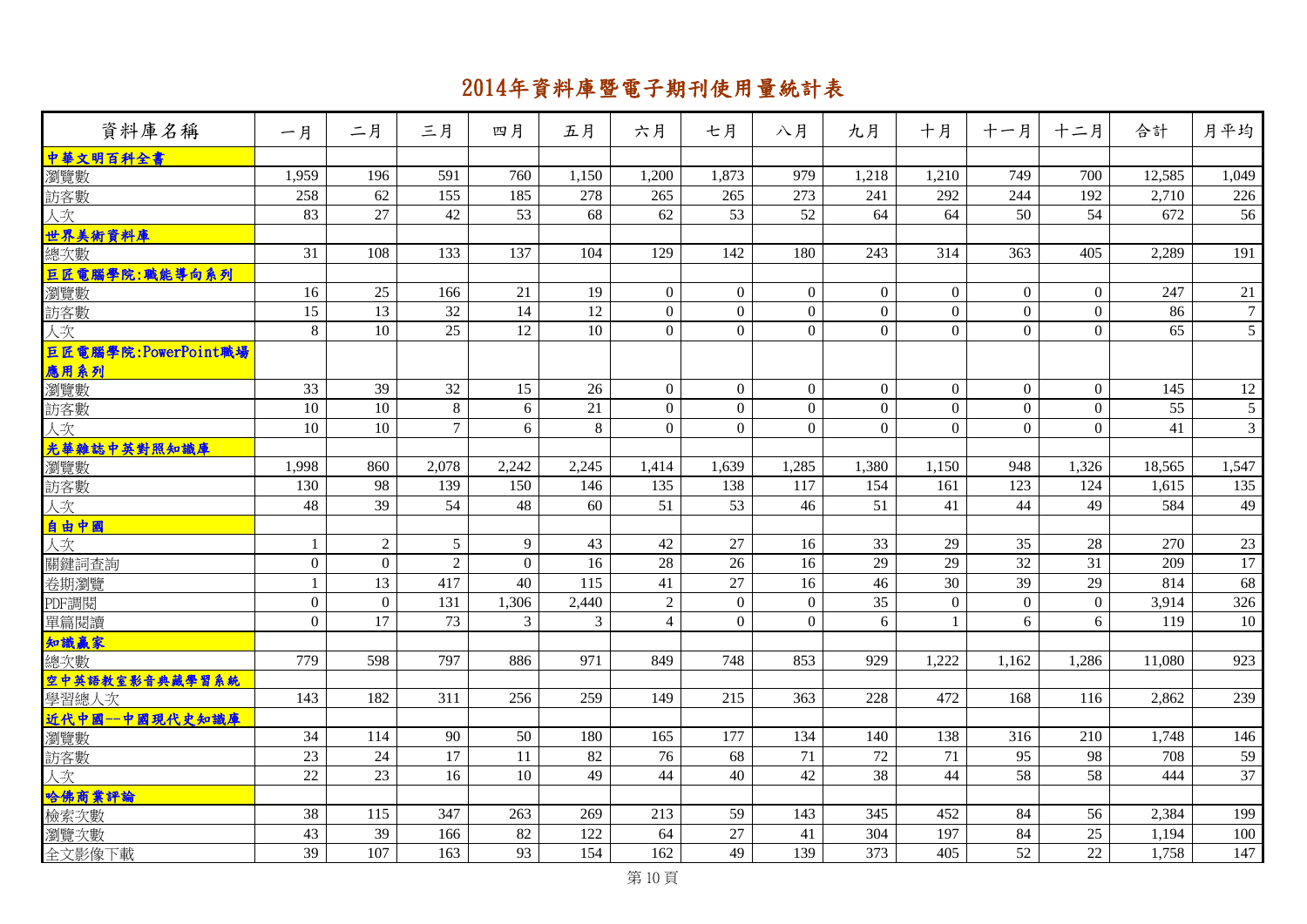| 資料庫名稱         | 一月              | 二月     | 三月              | 四月             | 五月              | 六月              | 七月     | 八月              | 九月     | 十月     | 十一月    | 十二月    | 合計               | 月平均     |
|---------------|-----------------|--------|-----------------|----------------|-----------------|-----------------|--------|-----------------|--------|--------|--------|--------|------------------|---------|
| 科學人雜誌         |                 |        |                 |                |                 |                 |        |                 |        |        |        |        |                  |         |
| 瀏覽數           | 2,414           | 1,681  | 2,612           | 2,247          | 2,611           | 1,950           | 1,541  | 1,212           | 1,908  | 2,801  | 1,918  | 1,271  | 24,166           | 2,014   |
| 訪客數           | 353             | 271    | 390             | 347            | 397             | 313             | 252    | 244             | 324    | 441    | 304    | 262    | 3,898            | 325     |
| 人次            | 88              | 75     | 105             | 88             | 83              | $\overline{71}$ | 63     | $\overline{72}$ | 71     | 96     | 90     | 83     | 985              | $82\,$  |
| 科學人雜誌知識庫(線上版) |                 |        |                 |                |                 |                 |        |                 |        |        |        |        |                  |         |
| 登入總數          | 65              | 64     | 65              | 60             | 81              | 86              | 76     | 87              | 92     | 130    | 145    | 114    | 1,065            | 89      |
| 瀏覽頁面總數        | 381             | 566    | 381             | 384            | 540             | 479             | 309    | 994             | 549    | 1,632  | 1,167  | 752    | 8,134            | 678     |
| 科學月刊          |                 |        |                 |                |                 |                 |        |                 |        |        |        |        |                  |         |
| 瀏覽數           | 1,403           | 1,279  | 1,574           | 1,169          | 1,236           | 977             | 818    | 804             | 972    | 1,145  | 849    | 729    | 12,955           | 1,080   |
| 訪客數           | 346             | 280    | 377             | 323            | 379             | 350             | 303    | 311             | 364    | 424    | 313    | 276    | 4,046            | 337     |
| 人次            | 43              | 41     | 45              | 38             | 50              | 37              | 41     | 48              | 44     | 44     | 32     | 37     | 500              | 42      |
| 高等教育知識庫       |                 |        |                 |                |                 |                 |        |                 |        |        |        |        |                  |         |
| 拜訪人次          | 212             | 116    | 191             | 184            | 223             | 178             | 131    | 186             | 218    | 394    | 255    | 356    | 2,644            | 220     |
| 查詢/瀏覽人次       | 957             | 800    | 784             | 967            | 1,314           | 1,156           | 680    | 755             | 802    | 1,812  | 1,090  | 1,494  | 12,611           | 1,051   |
| 閱讀次數          | 326             | 140    | 204             | 219            | 313             | 352             | 176    | 167             | 184    | 459    | 279    | 386    | 3,205            | 267     |
| 寒泉            |                 |        |                 |                |                 |                 |        |                 |        |        |        |        |                  |         |
| 瀏覽數           | 10,075          | 5,309  | 6,451           | 7,961          | 9,607           | 12,299          | 37,881 | 19,372          | 17,529 | 24,253 | 21,504 | 17,294 | 189,535          | 15,795  |
| 訪客數           | 1,590           | 1,016  | 1,372           | 1,494          | 1,776           | 1,853           | 4,763  | 3,120           | 2,823  | 3,307  | 3,091  | 2,835  | 29,040           | 2,420   |
| 人次            | 780             | 511    | 593             | 688            | 797             | 775             | 1,765  | 1,110           | 1,069  | 1,236  | 1,174  | 1,053  | 11,551           | 963     |
| 華藝自然世界        |                 |        |                 |                |                 |                 |        |                 |        |        |        |        |                  |         |
| 瀏覽次數          | 267             | 285    | 291             | 295            | 320             | 299             | 315    | 325             | 331    | 340    | 347    | 348    | 3,763            | 314     |
| 臺灣日日新報        |                 |        |                 |                |                 |                 |        |                 |        |        |        |        |                  |         |
| 瀏覽數           | 340             | 257    | 314             | 314            | 349             | 304             | 311    | 291             | 295    | 348    | 381    | 125    | 3,629            | 302     |
| 訪客數           | 223             | 165    | 220             | 226            | 207             | 247             | 154    | 176             | 183    | 230    | 276    | 90     | 2,397            | $200\,$ |
| 人次            | 87              | 71     | 77              | 81             | 68              | 74              | 67     | 63              | 61     | 91     | 118    | 38     | 896              | 75      |
| 臺灣古蹟學習知識庫     |                 |        |                 |                |                 |                 |        |                 |        |        |        |        |                  |         |
| 瀏覽數           | 7,622           | 4,984  | 9,534           | 11,517         | 7,458           | 7,248           | 2,770  | 3,012           | 1,236  | 1,009  | 612    | 932    | 57,934           | 4,828   |
| 訪客數           | 397             | 310    | 426             | 425            | 435             | 397             | 274    | 263             | 138    | 116    | 92     | 113    | 3,386            | 282     |
| 人次            | $\overline{31}$ | 28     | $\overline{31}$ | 30             | $\overline{31}$ | $\overline{30}$ | 31     | $\overline{31}$ | 30     | 31     | 30     | 31     | 365              | $30\,$  |
| 臺灣百年寫真        |                 |        |                 |                |                 |                 |        |                 |        |        |        |        |                  |         |
| 瀏覽數           | 81              | 135    | 56              | 257            | 1,423           | 670             | 418    | 332             | 500    | 511    | 524    | 531    | 5,438            | 453     |
| 訪客數           | 36              | 22     | 18              | 29             | 128             | 89              | 75     | 66              | 87     | 79     | 85     | 80     | 794              | 66      |
| 人次            | 35              | $22\,$ | 17              | $22\,$         | 81              | 56              | 41     | 44              | 50     | 48     | 53     | 45     | 514              | 43      |
| 臺灣原住民學習知識庫    |                 |        |                 |                |                 |                 |        |                 |        |        |        |        |                  |         |
| 瀏覽數           | 44              | 44     | 21              | 126            | 1,034           | 544             | 737    | 699             | 594    | 780    | 853    | 640    | 6,116            | 510     |
| 訪客數           | $\overline{4}$  | 16     | 8               | 9              | 181             | 117             | 140    | 132             | 135    | 153    | 151    | 136    | 1,182            | 99      |
| 人次            | $\overline{4}$  | 12     | $\overline{7}$  | $\overline{7}$ | 48              | 32              | 43     | 35              | 37     | 38     | 49     | 39     | $\overline{351}$ | $29\,$  |